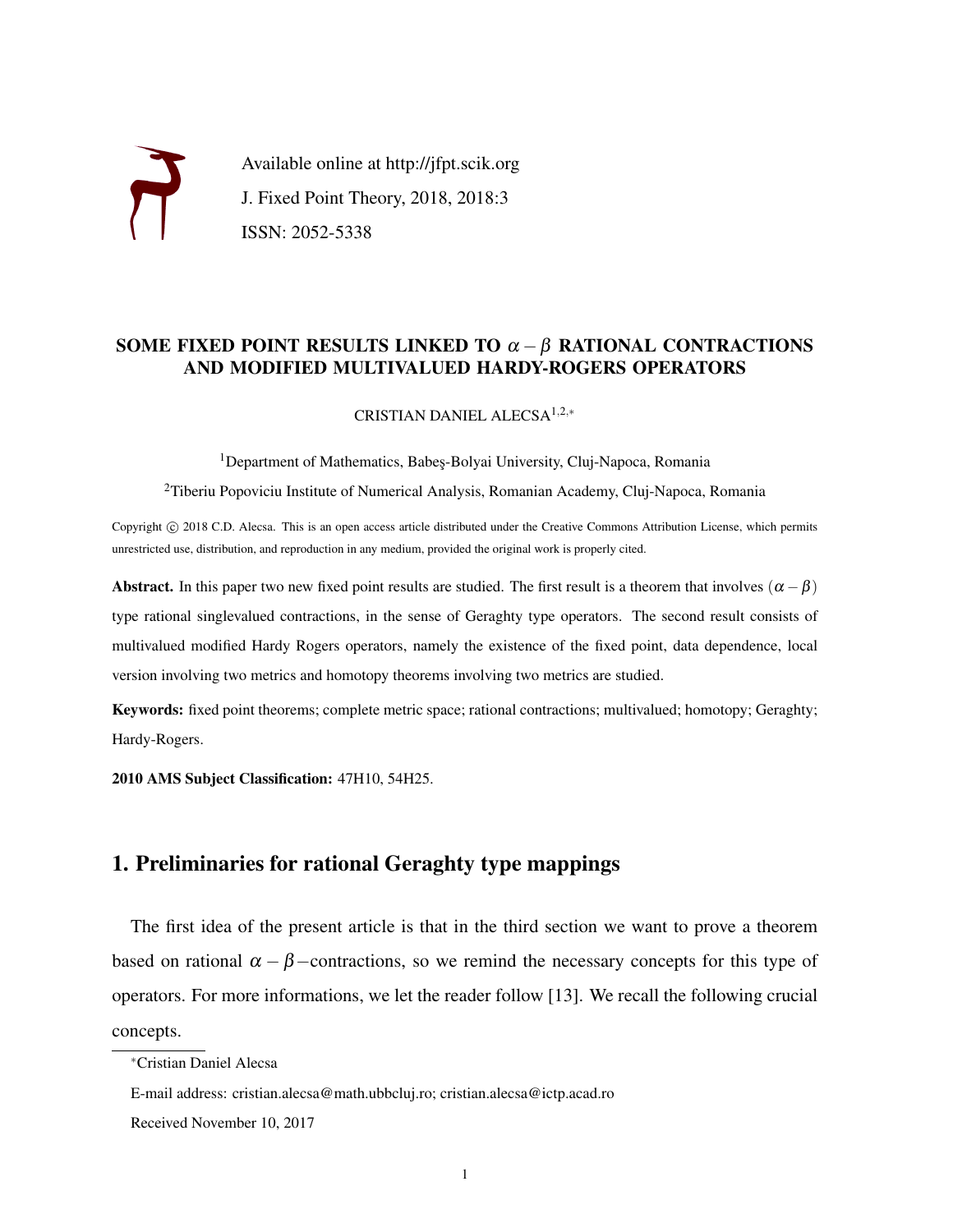**Definition 1.1.** Let *X* be a nonempty set and  $\alpha : X \times X \rightarrow [0, \infty)$  be a mapping. Then  $f: X \to X$  is called  $\alpha$  –admissible, if it satisfies the following condition for each  $x, y \in X$ , with  $\alpha(x, y) \geq 1 \Longrightarrow \alpha(fx, fy) \geq 1$ .

**Definition 1.2.** The mapping  $\alpha : X \times X \rightarrow [0, \infty)$  is called transitive, if for each  $x, y, z \in X$ , with  $\alpha(x, y) \ge 1$  and  $\alpha(y, z) \ge 1$ , we have  $\alpha(x, z) \ge 1$ .

Moreover, let's denote by *Y* the set of all functions  $\beta : [0, \infty) \to [0, 1)$ , satisfying  $\lim_{n \to \infty} \beta(t_n) =$  $1 \Longrightarrow \lim_{n \to \infty} t_n = 0.$ 

Also, we recall the definition of  $\alpha - \beta$  –contractions, given by Sintunavarat in [13].

**Definition 1.3.** Let  $(X,d)$  be a metric space. A mapping  $f: X \to X$  is called an  $-\alpha$  $\beta$  –contraction, if there exists  $\alpha : X \times X \to [0, \infty)$  and  $\beta \in Y$ , such that  $[\alpha(x, y) - 1 + \delta_x]^{d(fx, fy)} \leq \delta^{\beta(d(x, y))d(x, y)}$ , for each  $x, y \in X$ , with  $1 < \delta \leq \delta_x$ .

In [13], the author proved a series of theorems such as : existence of a fixed point assuming that the mapping *f* is continuous, a theorem in which the continuity is dropped and a theorem for the uniqueness of fixed points. Also, this was based on the result of Geraghty [3] from 1973. Moreover, [8] Paunovic et. al. extended the result of W. Sintunavarat in the framework ´ of b-metric spaces. Additionally, they have studied fixed points for a given mapping  $F : X \to X$ , such that r.

$$
[\alpha(x,y) - 1 + \delta]^{d(Fx, Fy)} \le \delta^{\lambda M(x,y)}, \text{ for each } x, y \in X, \text{ with } 1 < \delta, \text{ where } \lambda \in \left[0, \frac{1}{s}\right] \text{ and } M(x,y) = \left\{d(x,y), d(x,Fx), d(y,Fy), \frac{d(x,Fy) + d(y,Fx)}{2s}\right\}, \text{ where } s \text{ was the coefficient of the b-metric space } (X,d).
$$

Furthermore, Zabihi and Razani [14] considered rational type operators and developed some fixed point results in the framework of complete b-metric spaces. In the context of a metric space  $(X, d)$ , a self mapping  $f$  on  $X$  was considered, satisfying  $d(fx, fy) \leq \beta(d(x, y))M(x, y) + L \cdot N(x, y)$ , where  $L \geq 0$ ,  $M(x, y) = max\Big\{d(x, y),\$  $d(x, fx)d(y, fy)$  $1+d(fx, fy)$  $\}$  and  $N(x, y) = min\{d(x, fx), d(x, fy), d(y, fx), d(y, fy)\}.$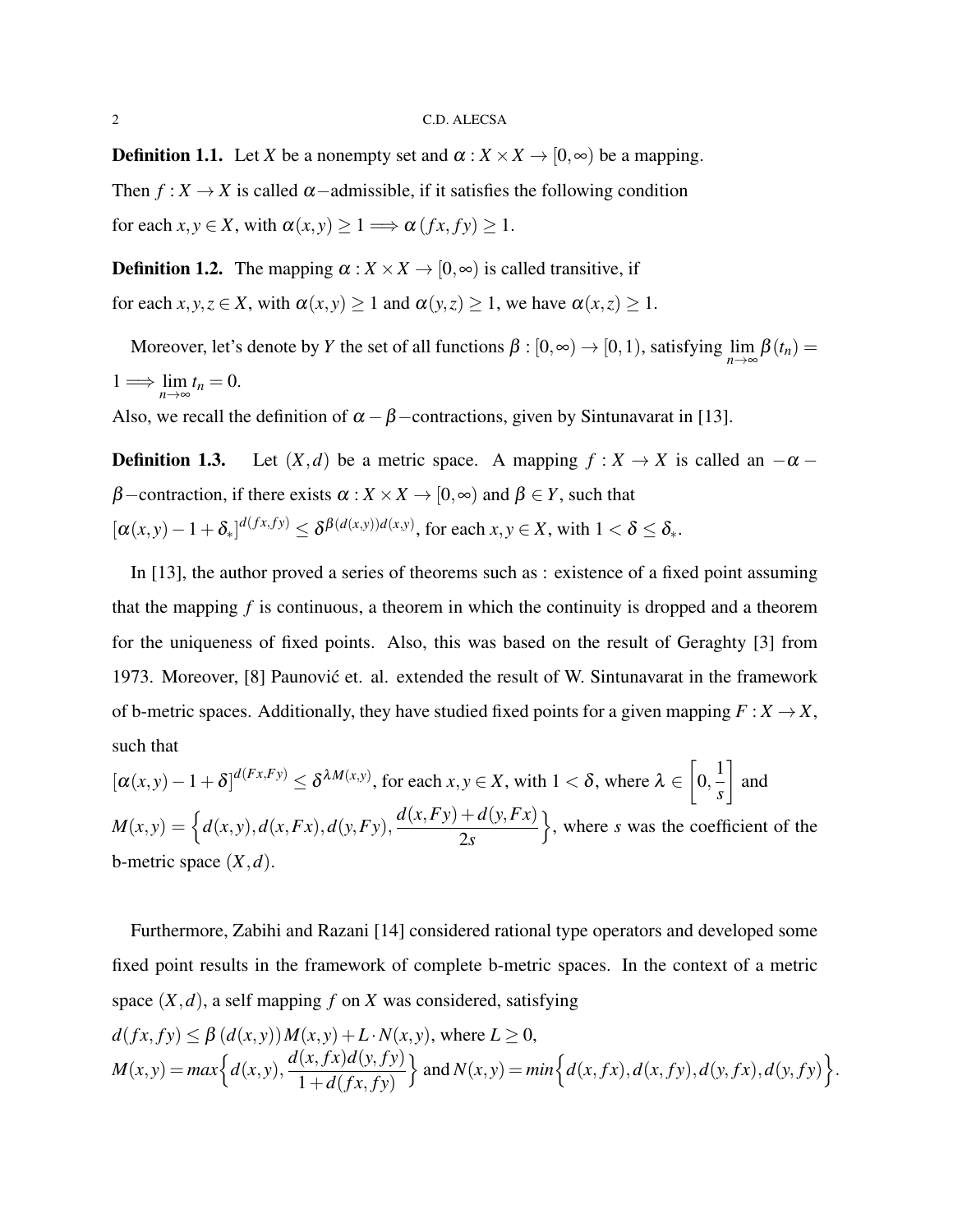Moreover, since we want to define some other type of  $\alpha - \beta$  –contractions, we shall recall that the authors in [12] developed new fixed point theorems involving a new type of rational contractive Geraghty mapping in b-metric spaces. This rational Geraghty mapping is introduced as follows, in the case of metric spaces.

**Definition 1.4.** Let  $(X,d)$  be a metric space. A mapping  $f: X \to X$  is called a rational Geraghty of type *I*, if  $d(fx, fy) \leq \beta(M(x, y))M(x, y)$ , for each  $x, y \in X$ , where  $\beta \in Y$  and  $M(x, y) = max\left\{d(x, y),\right\}$  $d(x, fx)d(y, fy)$  $1 + d(x, y)$ ,  $d(x, fx)d(y, fy)$  $1 + d(fx, fy)$  $\big\}$ .

That means that in the third section, we will present a generalized theorem for rational Geraghty mappings of type *I*.

## 2. Preliminaries for modified multivalued Hardy-Rogers

In this section, we recall some general notions in the framework of multivalued analysis theory. Also, for the following preliminary notions and lemmas (such as : multivalued weakly Picard operators, data dependence of the fixed point set, Haussdorf metric properties) we refer the reader to [9], [10] and [11].

Let  $(X, d)$  be a metric space and  $P(X)$  be the family of all nonempty subsets of X.

We denote by  $P_c(X)$  the family of all nonempty subsets of *X* which are closed, by  $P_b(X)$ the family of all nonempty subsets of *X* which are bounded and by  $P_{cp}(X)$  the family of all nonempty subsets of *X* which are compact.

Furthermore, we consider the following functionals

$$
D: P(X) \times P(X) \to \mathbb{R}_+, D(A, B) = \inf\{d(a, b)/a \in A, b \in B\}
$$
  
\n
$$
H: P_b(X) \times P_b(X) \to \mathbb{R}_+, H(A, B) = \max\{\sup_{a \in A} D(a, B), \sup_{b \in B} D(b, A)\}
$$
  
\n
$$
\rho: P_b(X) \times P_b(X) \to \mathbb{R}_+, \rho(A, B) = \sup\{D(a, B)/a \in A\}
$$

We recall some useful results concerning the Haussdorf-Pompeiu generalized functional *H*.

**Lemma 2.1.** Let  $q > 1$  and  $A, B \in P(X)$ .

Then, for each  $a \in A$ , there exists  $b \in B$  such that  $d(a,b) \leq qH(A,B)$ .

**Lemma 2.2.** Let  $(X, d)$  be a metric space and  $A, B \in P(X)$ .

Suppose that there exists  $\eta > 0$  such that :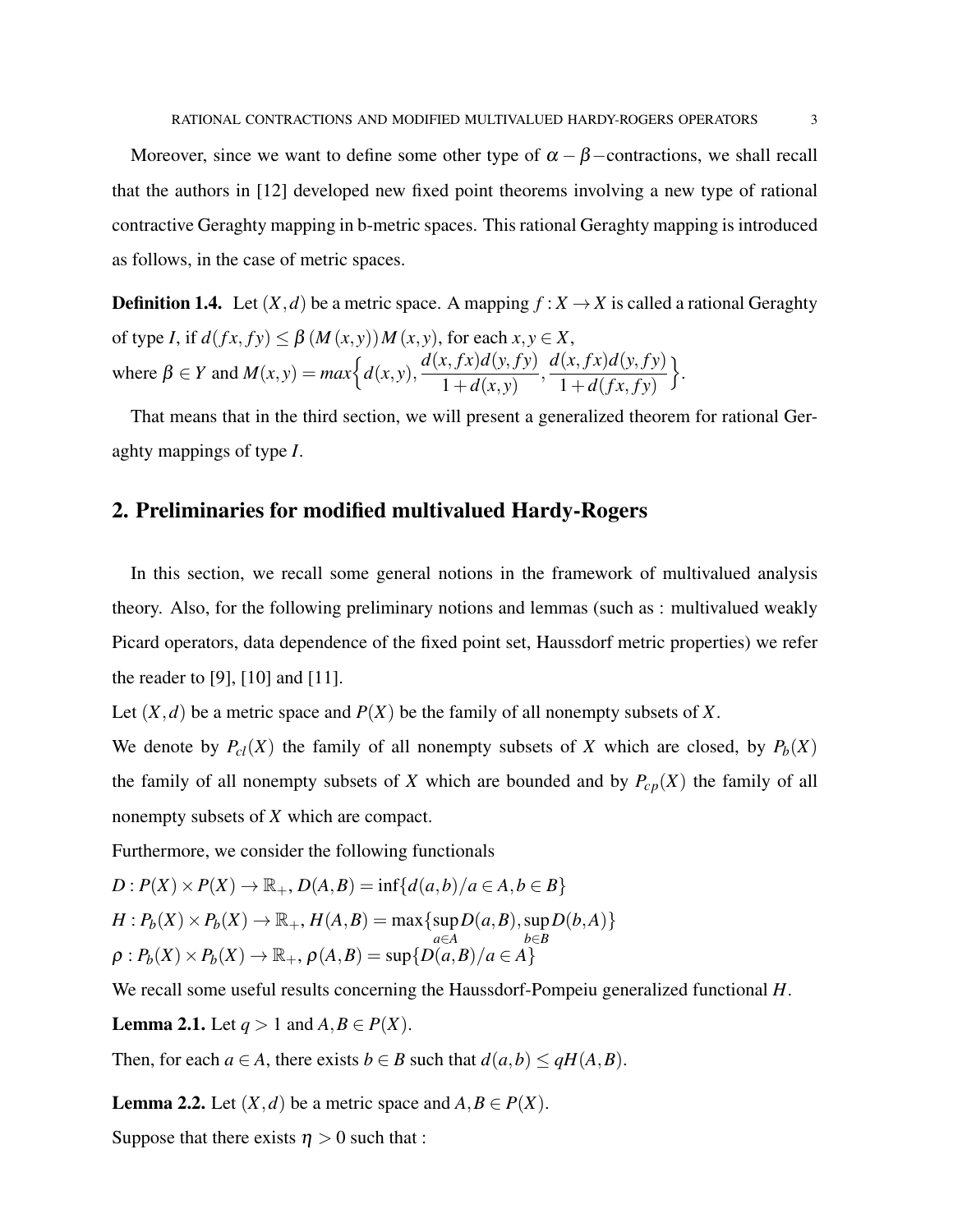- (i) for each  $a \in A$ , there exists  $b \in B$  such that  $d(a,b) \leq \eta$ ,
- (ii) for each *b*  $\in$  *B*, there exists *a*  $\in$  *A* such that *d*(*a*,*b*)  $\leq \eta$ .

Then  $H(A, B) \leq \eta$ .

Moreover, if *Y* is a nonempty subset of *X* and  $T: Y \to P(X)$  a multivalued operator, then an element  $x \in Y$  is

- (a) a fixed point of *T* if and only if  $x \in Tx$ ;
- (b) a strict fixed point of *T* if and only if  $\{x\} = Tx$ ;

Furthermore, we denote by  $F_T$  the set of all fixed points of *T* and by  $(SF)_T$  the set of all strict fixed points of *T*.

We also remind the definition of the graphic of a multivalued operator, i.e.

 $G_T := \{(x, y) \in Y \times X / y \in Tx\}.$ 

**Definition 2.3.** Let  $(X,d)$  be a metric space and  $T : X \to P(X)$  a multivalued operator. We say that *T* is a multivalued weakly Picard operator (briefly MWP) if for each  $x \in X$  and for each *y* ∈ *Tx*, there exists a sequence  $(x_n) \in X$ , satisfying the following

(i) 
$$
x_0 = x, x_1 = y;
$$

(ii) 
$$
x_{n+1} \in Tx_n
$$
, for each  $n \in \mathbb{N}$ ;

(iii) the sequence  $(x_n)$  is convergent to a fixed point of *T*.

**Definition 2.4.** Let  $(X,d)$  be a metric space and  $T : X \to P(X)$  an MWP.

Then *T* is called a *c*−weakly Picard operator, with  $c \in [0, \infty)$ , if there exists a selection  $t^{\infty}$  of *T* <sup>∞</sup>, such that

 $d(x,t^{\infty}(x,y)) \leq c d(x,y)$ , for each  $(x,y) \in G_T$ .

Now we focus our attention to the case of Hardy-Rogers type mappings. In [7], the basic notion of singlevalued Hardy-Rogers contraction appeared.

**Definition 2.5.** Let  $(X, d)$  be a metric space and  $T : X \to X$  be an operator such that there exists  $\alpha,\beta\geq 0$  with  $\alpha+\beta< 1,$  satisfying  $d(Tx,Ty) \leq \frac{\alpha d(y,Ty)[1+d(x,Tx)]}{1+d(x,y)}$  $\frac{1}{1+d(x,y)} + \beta d(x,y)$ , for each  $x, y \in X$ .

In [6], Oprea A. developed a theorem concerning multivalued rational contractions (of Hardy Rogers type).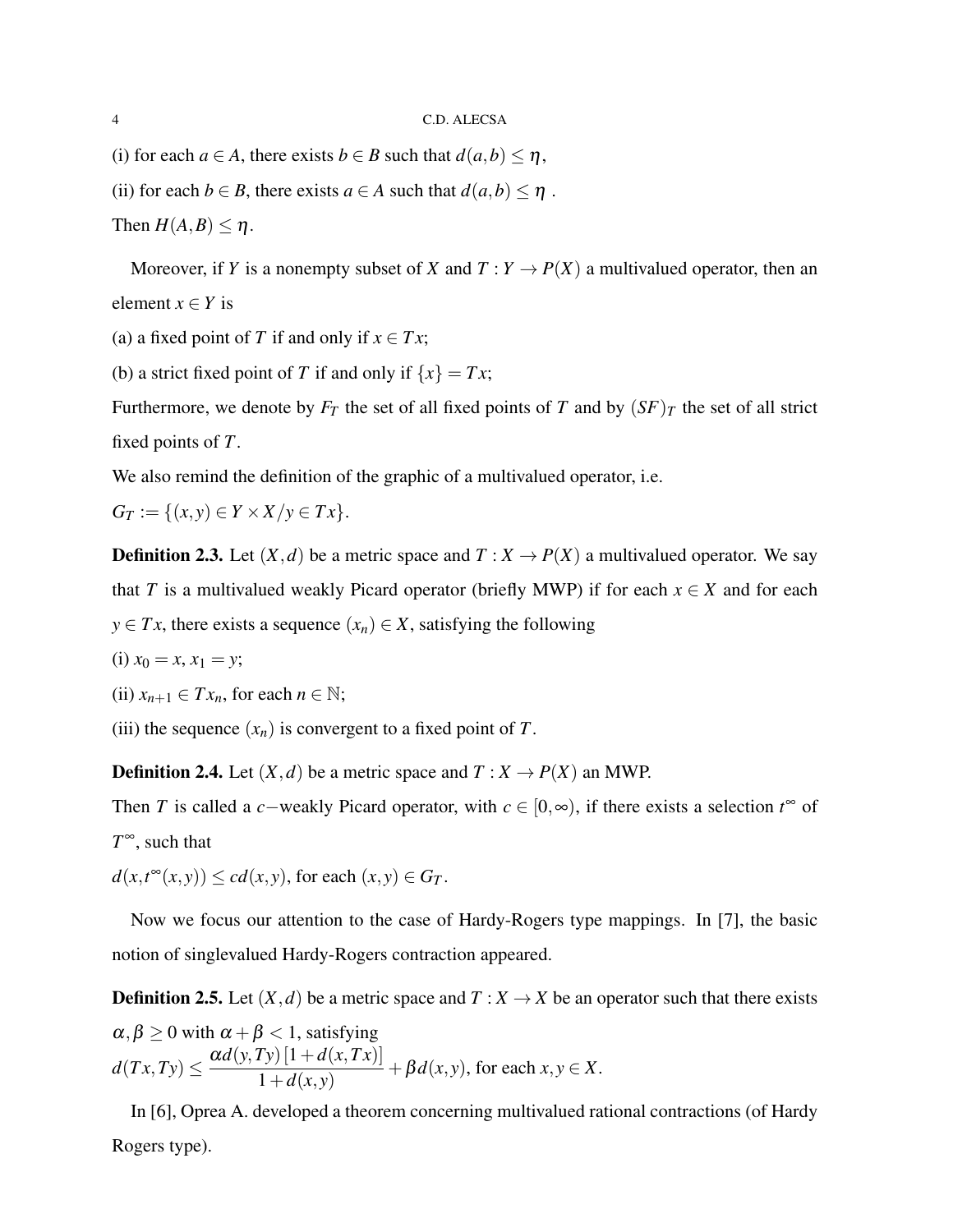A multivalued operator  $T: X \to P(X)$  is called a multivalued rational type contraction, if satisfies the following condition

$$
H(Tx,Ty) \le \frac{\alpha D(y,Ty) [1+D(x,Tx)]}{1+d(x,y)} + \beta d(x,y),
$$
 for each  $x, y \in X$ .

Oprea has showed that the multivalued rational contractions are MWP-operators and developed theorems for data dependence, fractal theory, Ulam-Hyers stability etc.

In [4], Kumari and Panthi introduced a new type of rational contractions, called modified Hardy-Rogers contractions.

They introduced this as types of cyclic contractions for the case of families of dislocated metric spaces.

We recall the notion of singlevalued contractions in the context of metric spaces, i.e. singlevalued operator that satisfies

$$
d(Tx,Ty) \le \alpha d(x,y) + \beta d(x,Ty) + \gamma d(y,Tx) + \delta d(y,Ty) + \eta \frac{d(y,Ty)[1+d(x,Tx)]}{1+d(x,y)} + \lambda \frac{d(y,Ty)+d(y,Tx)}{1+d(y,Ty)d(y,Tx)} + \mu \frac{d(x,Tx)[1+d(y,Tx)]}{1+d(x,y)+d(y,Ty)}.
$$

Also, regarding Hardy Rogers mappings, our purpose to define the concept of modified Hardy-Rogers contractions under the multivalued case shall be presented in the last section, along with some fixed point results.

# 3. Some theorems regarding rational Geraghty  $\alpha - \beta$  –contractions

In this section we present a generalized theorem for rational Geraghty mappings or type *I*, using the  $\alpha$  -admissibility conditions by Sintunavarat.

Moreover, we will use the same terminology from the first section.

**Definition 3.1.** Let  $(X, d)$  be a metric space.

A mapping  $f: X \to X$  is called an  $-\alpha - \beta$  –rational Geraghty mapping of type *I* if and only if there exists  $\alpha$  :  $X \times X \rightarrow [0, \infty)$  and  $\beta \in Y$ , such that

$$
[\alpha(x,y) - 1 + \delta_*]^{d(fx,fy)} \le \delta^{\beta(M(x,y))M(x,y)}, \text{ for each } x, y \in X, \text{ with } 1 < \delta \le \delta_*,
$$
  
where  $M(x,y) = max\Big\{d(x,y), \frac{d(x,fx)d(y,fy)}{1+d(x,y)}, \frac{d(x,fx)d(y,fy)}{1+d(fx,fy)}\Big\}.$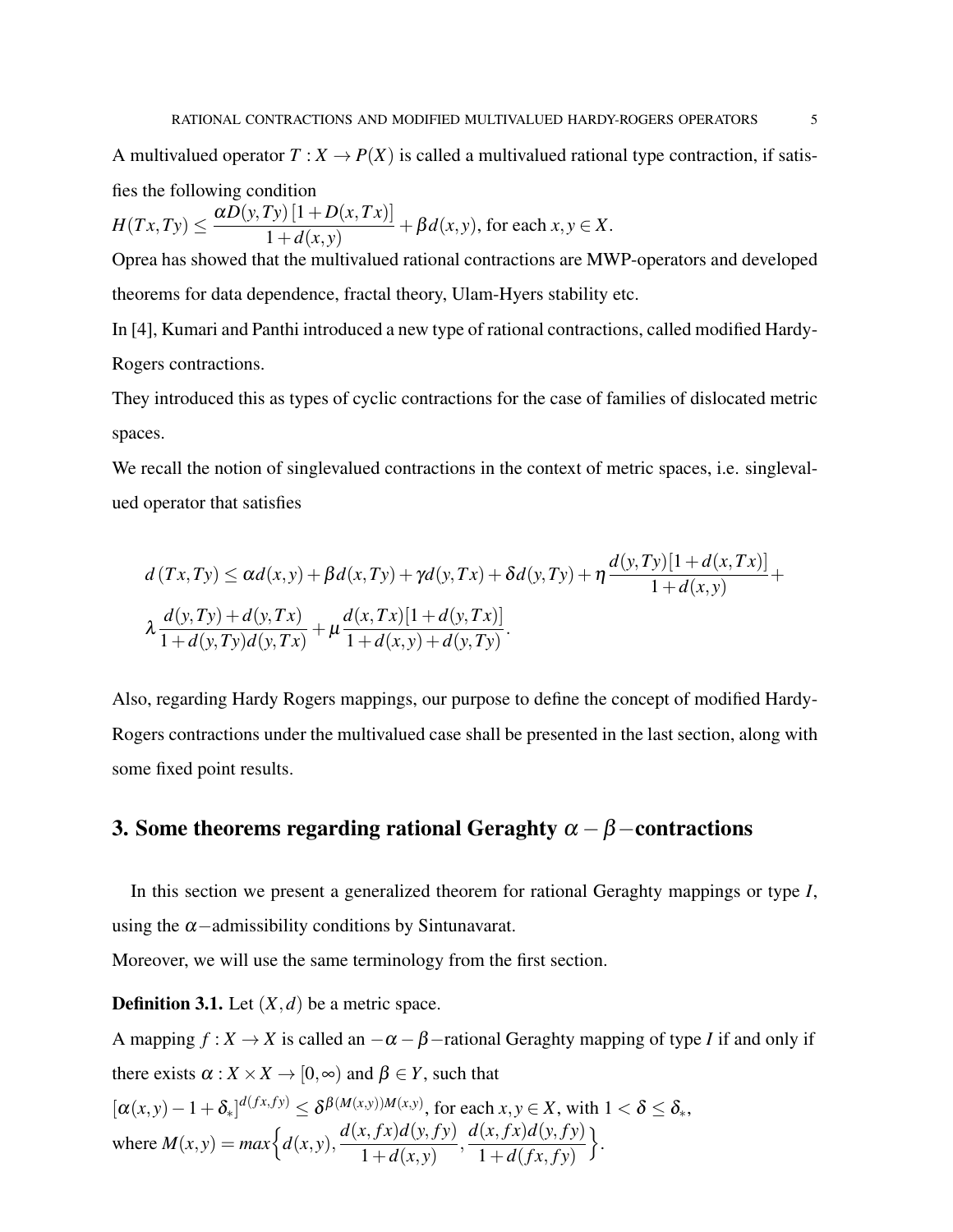Our first main result of this section is the existence theorem for  $\alpha - \beta$  –rational Geraghty mappings of type *I*, using the assumption that *f* is continuous. The techniques used in the theorem's proof follow the same lines as in the theorems from [13].

**Theorem 3.2.** *Let*  $(X,d)$  *be a complete metric space and*  $f : X \to X$  *an*  $\alpha - \beta$  *rational Geraghty mapping of type I. Also, suppose that the following assumptions hold*

- *(i)*  $f$  *is*  $\alpha$  *admissible*,
- *(ii)* α *is transitive,*
- *(iii) there exists*  $x_0 \in X$ *, such that*  $\alpha(x_0, fx_0) \geq 1$ *,*
- *(iv) f is continuous.*

*Then, there exists*  $x^* \in X$ *, such that*  $x^* = fx^*$ *.* 

**Proof.** • Let  $x_0 \in X$  satisfying  $\alpha(x_0, fx_0) \geq 1$ .

Let's consider the Picard sequence  $x_{n+1} = fx_n$ , for each  $n \in \mathbb{N}$ .

If there exists  $n \in \mathbb{N}$  such that  $x_n = x_{n-1}$ , then  $x_{n-1}$  is a fixed point and the conclusion holds.

Suppose that for each  $n \in \mathbb{N}$ ,  $x_n \neq x_{n-1}$ . So  $d(x_{n-1}, x_n) > 0$ , for each  $n \in \mathbb{N}$ .

From condition (i), we know that *f* is  $\alpha$ -admissible. Since  $\alpha(x_0, x_1) = \alpha(x_0, fx_0) \ge 1$ , then we have that  $\alpha(x_1, x_2) = \alpha(x_1, fx_1) = \alpha(fx_0, fx_1) \ge 1$ .

Inductively, one can show that  $\alpha(x_{n-1}, x_n) \geq 1$ , for each  $n \in \mathbb{N}$ .

Now, we estimate

$$
\delta^{d(x_n,x_{n+1})} = \delta^{d(fx_{n-1},fx_n)} \leq \delta^{d(fx_{n-1},fx_n)}_* \leq
$$
  

$$
[\alpha(x_{n-1},x_n)-1+\delta_*]^{d(fx_{n-1},fx_n)} \leq \delta^{\beta(M(x_{n-1},x_n))M(x_{n-1},x_n)},
$$

so  $d(x_n, x_{n+1}) \leq \beta \left( M(x_{n-1}, x_n) \right) \cdot M(x_{n-1}, x_n).$ 

Moreover, we make the following computations :  
\n
$$
M(x_{n-1}, x_n) = max \Big\{ d(x_{n-1}, x_n), \frac{d(x_{n-1}, fx_{n-1})d(x_n, fx_n)}{1 + d(x_{n-1}, x_n)}, \frac{d(x_{n-1}, fx_{n-1})d(x_n, fx_n)}{1 + d(f(x_{n-1}, fx_n))} \Big\}
$$
\n
$$
= max \Big\{ d(x_{n-1}, x_n), \frac{d(x_{n-1}, x_n)d(x_n, x_{n+1})}{1 + d(x_{n-1}, x_n)}, \frac{d(x_{n-1}, x_n)d(x_n, x_{n+1})}{1 + d(x_n, x_{n+1})} \Big\}
$$
\nSince 
$$
\frac{d(x_{n-1}, x_n)d(x_n, x_{n+1})}{1 + d(x_{n-1}, x_n)} = d(x_n, x_{n+1}) \cdot \frac{d(x_{n-1}, x_n)}{1 + d(x_{n-1}, x_n)} \le d(x_n, x_{n+1}) \cdot 1 = d(x_n, x_{n+1})
$$
 and 
$$
\frac{d(x_{n-1}, x_n)d(x_n, x_{n+1})}{1 + d(x_n, x_{n+1})} = d(x_{n-1}, x_n) \cdot \frac{d(x_n, x_{n+1})}{1 + d(x_n, x_{n+1})} \le d(x_{n-1}, x_n) \cdot 1 = d(x_{n-1}, x_n),
$$
\nwe get that 
$$
M(x_{n-1}, x_n) \le max \{ d(x_{n-1}, x_n), d(x_n, x_{n+1}) \}
$$
, for each  $n \in \mathbb{N}, n \ge 1$ .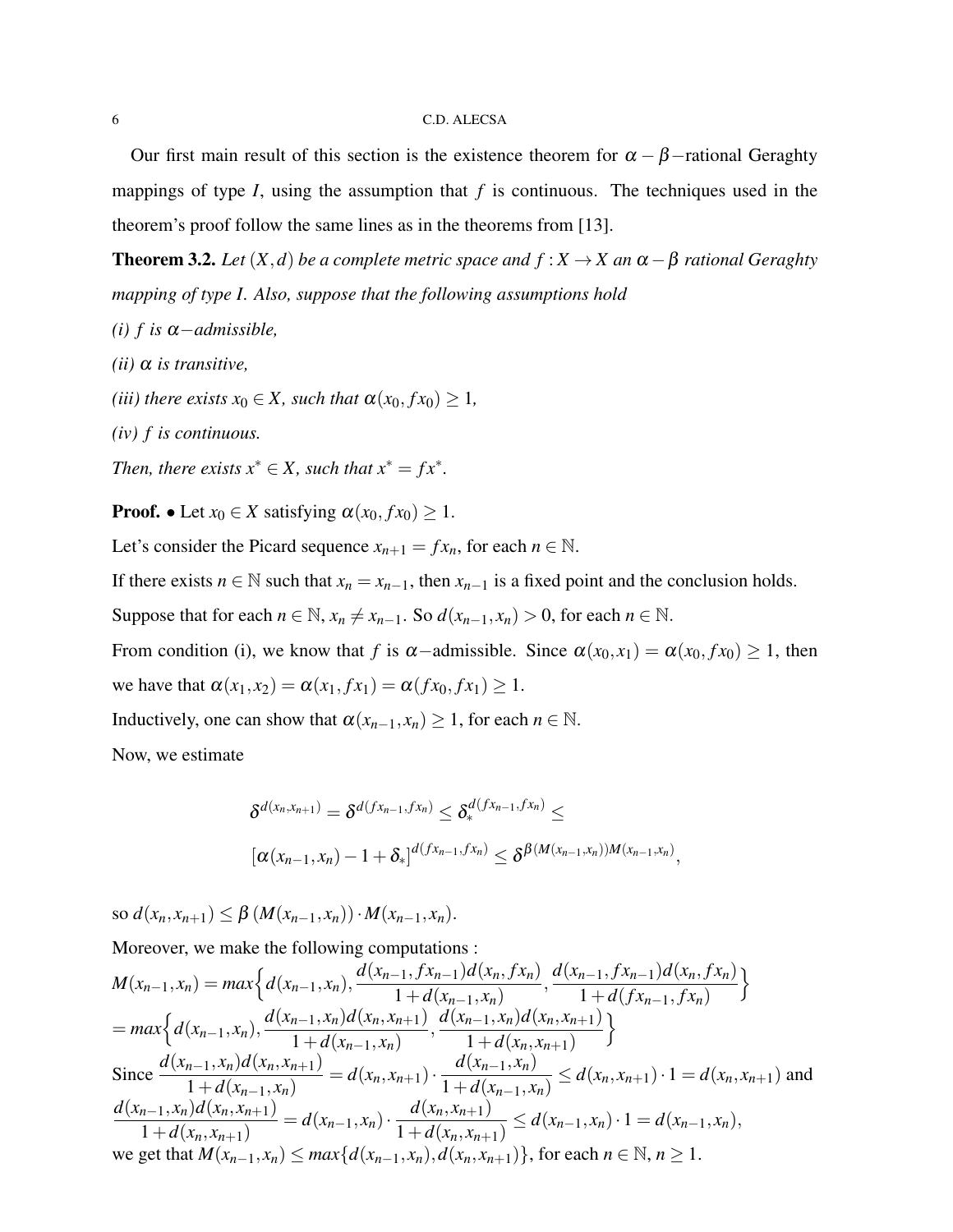Now, we consider two cases.

\n- (*I*) If 
$$
max\{d(x_{n-1},x_n), d(x_n,x_{n+1})\} = d(x_n,x_{n+1})
$$
, then we get  $d(x_n,x_{n+1}) \leq \beta \left(M(x_{n-1},x_n)\right) \cdot d(x_n,x_{n+1})$ .
\n- Since  $\beta(M(x_{n-1},x_n)) < 1$ , because  $\beta \in Y$ , we get the contradiction  $d(x_n,x_{n+1}) < d(x_n,x_{n+1})$ .
\n- (*II*) Then, only the second case is valid, i.e.  $max\{d(x_{n-1},x_n), d(x_n,x_{n+1})\} = d(x_{n-1},x_n)$ , that is  $d(x_n,x_{n+1}) \leq \beta \left(M(x_{n-1},x_n)\right) d(x_{n-1},x_n) < d(x_{n-1},x_n)$ , for each  $n \in \mathbb{N}$ .
\n- So, the sequence  $(d(x_n,x_{n+1}))$  is strictly decreasing and nonnegative. It implies that there exists  $r \geq 0$ , such that  $d(x_n,x_{n+1}) \to r$  as  $n \to \infty$ .
\n- Now, we show that  $r = 0$ .
\n- Let's suppose that  $r > 0$ .
\n

We know that 
$$
d(x_{n+1}, x_{n+2}) \leq \beta (M(x_n, x_{n+1})) d(x_n, x_{n+1})
$$
. Taking the limit as  $n \to \infty$ , we get  
that  $r \leq \lim_{n \to \infty} \beta (M(x_n, x_{n+1})) \cdot r$ .  
Because  $r > 0$ , we get that  $1 \leq \lim_{n \to \infty} \beta (M(x_n, x_{n+1}))$ .  
But  $\beta (M(x_n, x_{n+1})) < 1$ , so  $\lim_{n \to \infty} \beta (M(x_n, x_{n+1})) \leq 1$ . From all this, we find that  
 $\lim_{n \to \infty} \beta (M(x_n, x_{n+1})) = 1$ . This implies that  $\lim_{n \to \infty} M(x_n, x_{n+1}) = 0$ .

Now, because  $M(x_n, x_{n+1})$  is the maximum between three elements, if it's limit is 0, so all the elements have the limit 0. This means that  $d(x_n, x_{n+1}) \rightarrow 0$ . This is a contradiction !

• We now show that  $(x_n)$  is a Cauchy sequence.

By reductio ad absurdum, let's suppose that  $(x_n)$  is not Cauchy. Then there exists  $\varepsilon > 0$  and there exists  $n_k$  and  $m_k$ , such that  $n_k > m_k \ge k$ , with  $d(x_{m_k}, x_{n_k})$  and  $n_k$  being the smallest index satisfying the following

$$
d(x_{m_k}, x_{n_k}) \geq \varepsilon
$$
 and  $d(x_{m_k}, x_{n_k-1}) < \varepsilon$ .

By triangular inequality, we have that  $\varepsilon \le d(x_{m_k}, x_{n_k}) \le d(x_{m_k}, x_{n_k-1}) + d(x_{n_k-1}, x_{n_k}) < \varepsilon$  +  $d(x_{n_k-1}, x_{n_k}).$ Since  $d(x_{n_k-1}, x_{n_k}) \to 0$ , taking  $k \to \infty$ , it follows that lim  $\lim_{k \to \infty} d(x_{m_k}, x_{n_k}) = \varepsilon > 0.$ Like in [13], since  $\alpha$  is transitive, we observe that  $\alpha(x_{m_k}, x_{n_k}) \geq 1, k \in \mathbb{N}$ .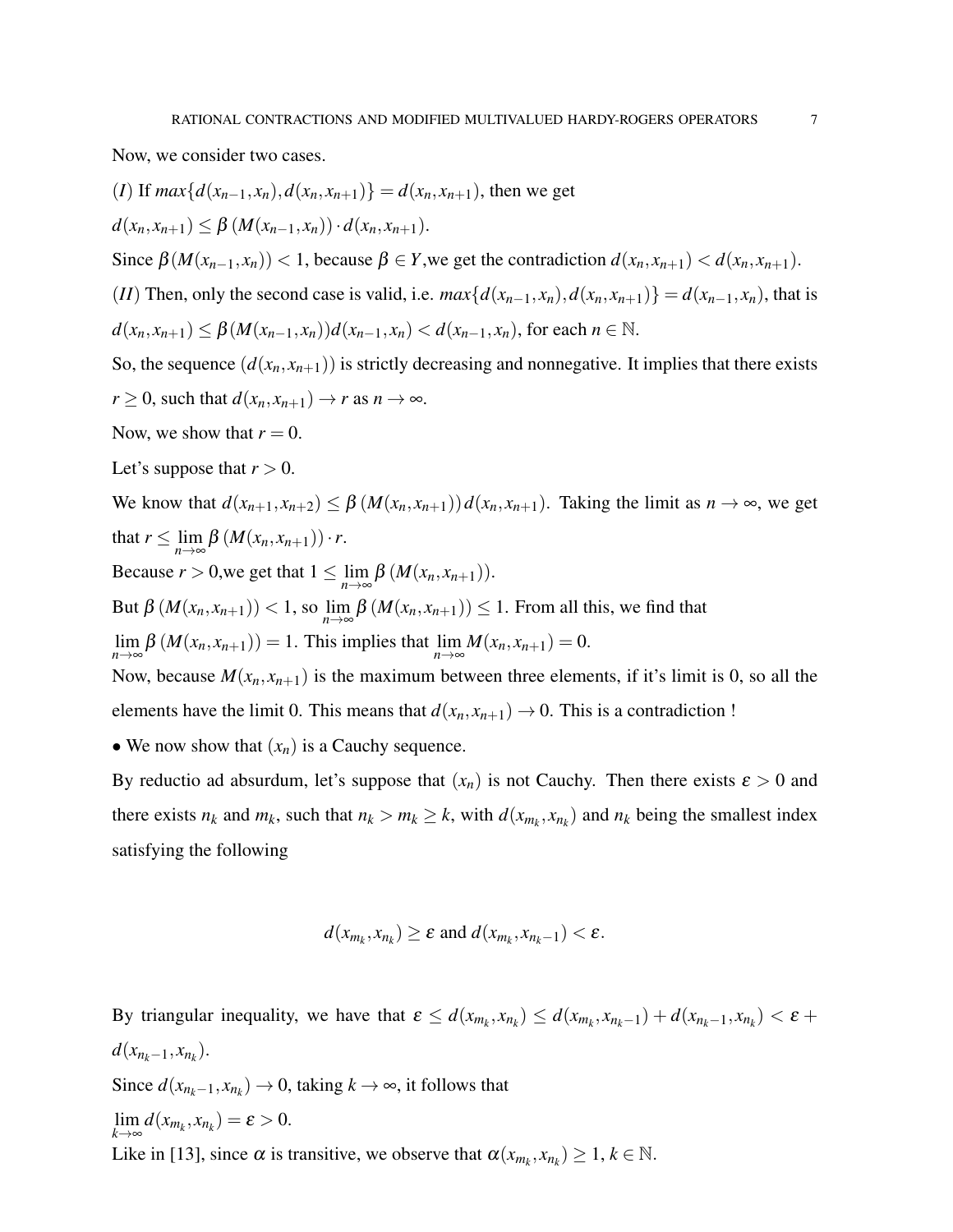Now, we make the follow estimation

$$
\delta^{d(x_{m_k},x_{n_k})} \leq \delta^{d(x_{m_k},x_{m_k+1})+d(x_{m_k+1},x_{n_k+1})+d(x_{n_k+1},x_{n_k})}
$$
\n
$$
\leq \delta^{d(x_{m_k},x_{m_k+1})+d(x_{n_k},x_{n_k+1})} \cdot \delta^{d(fx_{m_k},fx_{n_k})}
$$
\n
$$
\leq \delta^{d(x_{m_k},x_{m_k+1})+d(x_{n_k},x_{n_k+1})} \cdot \delta^{d(fx_{m_k},fx_{n_k})}
$$
\n
$$
\leq \delta^{d(x_{m_k},x_{m_k+1})+d(x_{n_k},x_{n_k+1})} \cdot [\alpha(x_{m_k},x_{n_k})-1+\delta_*]^{d(fx_{m_k},fx_{n_k})}
$$
\n
$$
\leq \delta^{d(x_{m_k},x_{m_k+1})+d(x_{n_k},x_{n_k+1})} \cdot \delta^{\beta(M(x_{m_k},x_{n_k}))M(x_{m_k},x_{n_k})}
$$

So, we get that

 $d(x_{m_k},x_{n_k}) \leq d(x_{m_k},x_{m_k+1}) + d(x_{n_k},x_{n_k+1}) + \beta(M(x_{m_k},x_{n_k}))M(x_{m_k},x_{n_k}).$ Furthermore

$$
\lim_{k \to \infty} M(x_{m_k}, x_{n_k}) =
$$
\n
$$
\lim_{k \to \infty} \max \Big\{ d(x_{m_k}, x_{n_k}), \frac{d(x_{m_k}, x_{m_k+1})d(x_{n_k}, x_{n_k+1})}{1 + d(x_{m_k}, x_{n_k})}, \frac{d(x_{m_k}, x_{m_k+1})d(x_{n_k}, x_{n_k+1})}{1 + d(x_{m_k+1}, x_{n_k+1})} \Big\}.
$$
\nSince  $d(x_{m_k}, x_{m_k+1}) \to 0$  and  $d(x_{n_k}, x_{n_k+1}) \to 0$  as  $k \to \infty$ , we get that\n
$$
\lim_{k \to \infty} M(x_{m_k}, x_{n_k}) \leq \lim_{k \to \infty} d(x_{m_k}, x_{n_k}) = \varepsilon > 0.
$$
\nIn the above inequality, taking the limit as  $k \to \infty$ , we have that\n
$$
\varepsilon \leq \lim_{k \to \infty} \beta(M(x_{m_k}, x_{n_k})) \cdot \varepsilon.
$$

Using the fact that  $\varepsilon > 0$ , it follows that  $\lim_{k \to \infty} \beta(M(x_{m_k}, x_{n_k})) = 1$ , i.e.  $\leq \lim_{k \to \infty}$  $\lim_{k\to\infty}M(x_{m_k},x_{n_k})=0.$ Since  $M(x_{m_k}, x_{n_k})$  is the maximum of three elements and it has the limit 0, also because  $M(x_{m_k}, x_{n_k}) \ge d(x_{m_k}, x_{n_k})$ , then all of the elements will have the limit 0, so  $d(x_{m_k}, x_{n_k}) \to 0$ , which is false; so  $(x_n)$  is Cauchy.

• Since *X* is complete with respect to the metric *d*, there exists  $x^* \in X$  such that  $x^* = \lim_{n \to \infty} x_n$ . Because *f* is continuous, we infer that

 $x^* = \lim_{n \to \infty} x_n = \lim_{n \to \infty} f x_{n-1} = f\left(\lim_{n \to \infty} x_{n-1}\right) = f x^*$ , so  $x^*$  is a fixed point for the Geraghty-type mapping *f* .

Now, also based on [13], we give a theorem where we dropped the continuity of the operator *f* .

**Theorem 3.3.** *Let*  $(X, d)$  *be a complete metric space and*  $f : X \to X$  *an*  $\alpha - \beta$  *rational Geraghty mappings of type I.*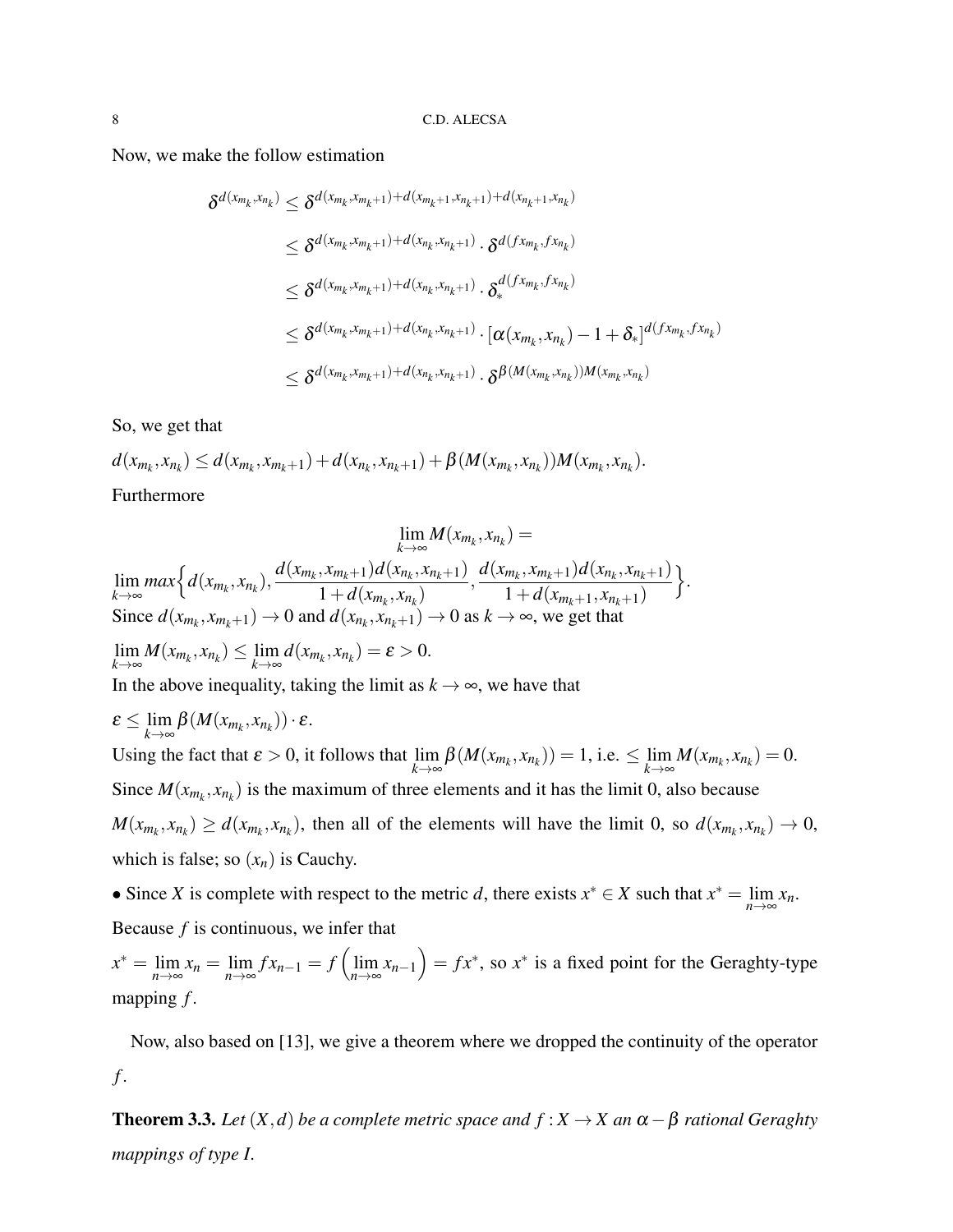*Let's suppose that the following assumptions hold*

- *(i) f is* α−*admissible,*
- *(ii)* α *is transitive,*
- *(iii) there exists*  $x_0 \in X$ *, such that*  $\alpha(x_0, fx_0) \geq 1$ *,*

*(iv) if*  $(x_n)$  *is a sequence satisfying*  $\alpha(x_n, x_{n+1}) \geq 1$  *and*  $x_n \to x$  *implies that*  $\alpha(x_n, x) \geq 1$ *, for each*  $n \in \mathbb{N}$ .

*Then, there exists*  $x^* \in X$ *, such that*  $x^* = fx^*$ *.* 

**Proof.** In a similar manner like in the previous proof, we can show that  $(x_n)$  is a Cauchy sequence and therefore there exists  $x^* \in X$ , such that  $x_n \to x^*$  when  $n \to \infty$ .

From (iv), we have that  $\alpha(x_n, x^*) \ge 1$ , for each  $n \in \mathbb{N}$ .

We make the following estimation

$$
\delta^{d(x^*,fx^*)} \leq \delta^{d(x^*,x_{n+1})+d(x_{n+1},fx^*)} =
$$
  
\n
$$
\delta^{d(x^*,x_{n+1})} \cdot \delta^{d(fx_n,fx^*)} \leq \delta^{d(x^*,x_{n+1})} \cdot \delta^{d(fx_n,fx^*)}
$$
  
\n
$$
\leq \delta^{d(x^*,x_{n+1})} \cdot [\alpha(x_n,x^*)-1+\delta_*]^{d(fx_n,fx^*)}
$$
  
\n
$$
\leq \delta^{d(x^*,x_{n+1})} \cdot \delta^{\beta(M(x_n,x^*))M(x_n,x^*)}.
$$

So, we have that  $d(x^*, f x^*) \le d(x^*, x_{n+1}) + \beta(M(x_n, x^*))M(x_n, x^*) < d(x^*, x_{n+1}) + M(x_n, x^*)$ . Furthermore, we have that  $M(x_n, x^*) = max \Big\{ d(x_n, x^*) , \frac{d(x_n, x_{n+1}) d(x^*, f x^*)}{1 + d(x_n, x^*)} \Big\}$  $\frac{d(x_n, x_{n+1})d(x^*, fx^*)}{1+d(x_n, x^*)}, \frac{d(x_n, x_{n+1})d(x^*, fx^*)}{1+d(x_{n+1}, fx^*)}$  $1+d(x_{n+1}, fx^*)$  $\big\}$ . Taking the limit as  $n \to \infty$  and using the fact that  $d(x_n, x_{n+1}) \to 0$  and that  $d(x_n, x^*) \to 0$ , we get that  $M(x_{n-1}, x_n) \to max\{\lim_{n \to \infty} d(x_n, x^*), 0, 0\} = \lim_{n \to \infty} d(x_n, x^*) = 0.$ Thus  $d(x^*, fx^*) \leq \lim_{n \to \infty} d(x_{n+1}, x^*) + \lim_{n \to \infty} d(x_n, x^*) = 0$ , so the conclusion holds properly.

Finally, we present the theorem for the uniqueness of the fixed point for the Geraghty type operator.

Theorem 3.4. *Let's suppose that all the assumptions from the last theorem are satisfied. Additionally, let's suppose that one of the following assumptions are valid (H0) if a,b are two fixed points, then*  $\alpha(a,b) \geq 1$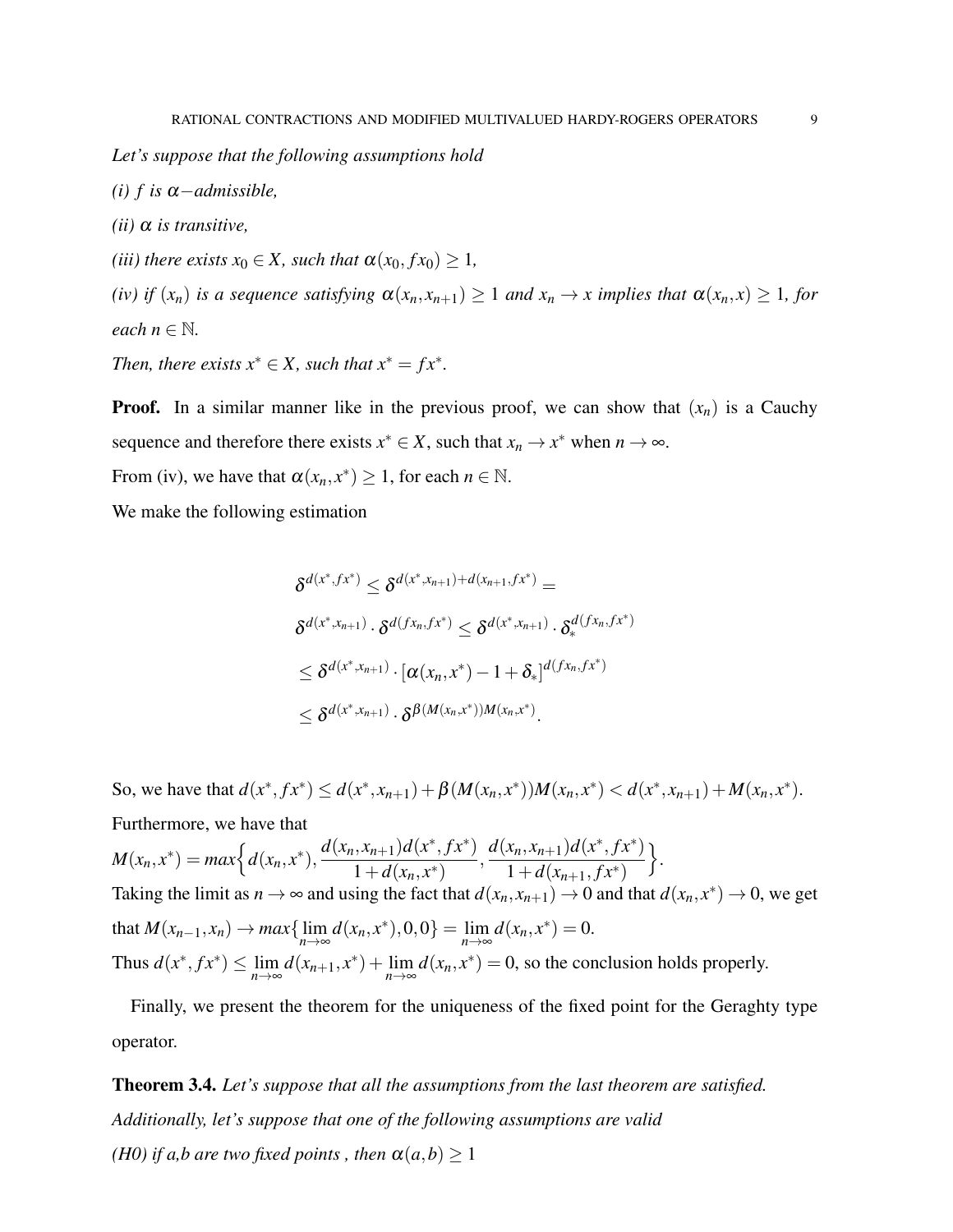*(H1) for each x,y*  $\in$  *X, there exists*  $z \in X$  *such that*  $\alpha(x, z) \ge 1$  *and*  $\alpha(y, z) \ge 1$ *.* 

*Then, f admits a unique fixed point.*

**Proof.** Let  $x^*$ ,  $y^*$  two fixed points for the mapping  $f$ .

We consider two cases

(*H*0) We have that  $\alpha(x^*, y^*) \geq 1$ .

From the Geraghty condition, it is easy to see that  $d(x^*, y^*) = 0$ , so the conclusion is true.

(*H*1) We have that there exists  $z \in X$ , with  $\alpha(x^*, z) \ge 1$  and  $\alpha(y^*, z) \ge 1$ .

Since f is  $\alpha$ -admissible, by induction, we get that  $\alpha(x^*, f^n z) \ge 1$  and  $\alpha(y^*, f^n z) \ge 1$ .

We make the following estimation

$$
\delta^{d(x^*,f^{n+1}z)} = \delta^{d(fx^*,f^{n+1}z)} \leq \delta^{d(fx^*,f(f^{n}z))}_{*} \leq
$$
  

$$
[\alpha(x^*,f^{n}z) - 1 + \delta_*]^{d(fx^*,f(f^{n}z))} \leq
$$
  

$$
\delta^{\beta(M(x^*,f^{n}z))M(x^*,f^{n}z)}
$$

So  $d(x^*, f^{n+1}z) \leq \beta(M(x^*, f^{n}z))M(x^*, f^{n}z)$ , for each  $n \in \mathbb{N}$ . Now we show that  $d(x^*, f^n z) \to 0$  as  $n \to \infty$ .

By reductio ad absurdum, we suppose that  $0 < l := \lim_{n \to \infty} d(x^*, f^n z) < \infty$ . We know that

$$
\lim_{n \to \infty} M(x^*, f^n z) = \lim_{n \to \infty} \max \Big\{ d(x^*, f^n z), \frac{d(x^*, f x^*) d(f^n z, f^{n+1} z)}{1 + d(x^*, f^n z)}, \frac{d(x^*, f x^*) d(f^n z, f^{n+1} z)}{1 + d(f x^*, f^{n+1} z)} \Big\}.
$$
\nSince  $x^*$  is a fixed point for  $f$ , then  $\lim_{n \to \infty} M(x^*, f^n z) \le \lim_{n \to \infty} d(x^*, f^n z) = l$ .

Taking the limit as  $n \to \infty$  and using the fact that  $l > 0$ , we get that

 $l \leq \lim_{n \to \infty} \beta(M(x^*, f^n z)) \cdot l$ . Now, because  $\beta \in Y$ , it follows that  $\lim_{n \to \infty} \beta(M(x^*, f^n z)) \leq 1$ . So, it follows that  $\lim_{n \to \infty} \beta(M(x^*, f^n z)) = 1$ . This means that  $\lim_{n \to \infty} M(x^*, f^n z) = 0$ .

By the same reasoning as in the last proof, we get that  $\lim_{n \to \infty} d(x^*, f^n z) = 0$ . Furthermore, in a similar way, one can show that  $f^n z \to y^*$  as  $n \to \infty$ , so  $x^* = y^*$ .

*Remark 3.5.* Taking  $\alpha(x, y) = 1$ , for each  $x, y \in X$ , we get the existence and uniqueness for Geraghty mappings of type *I* as a corollary.

# 4. Fixed Point Results for Modified Multivalued Hardy-Rogers contractions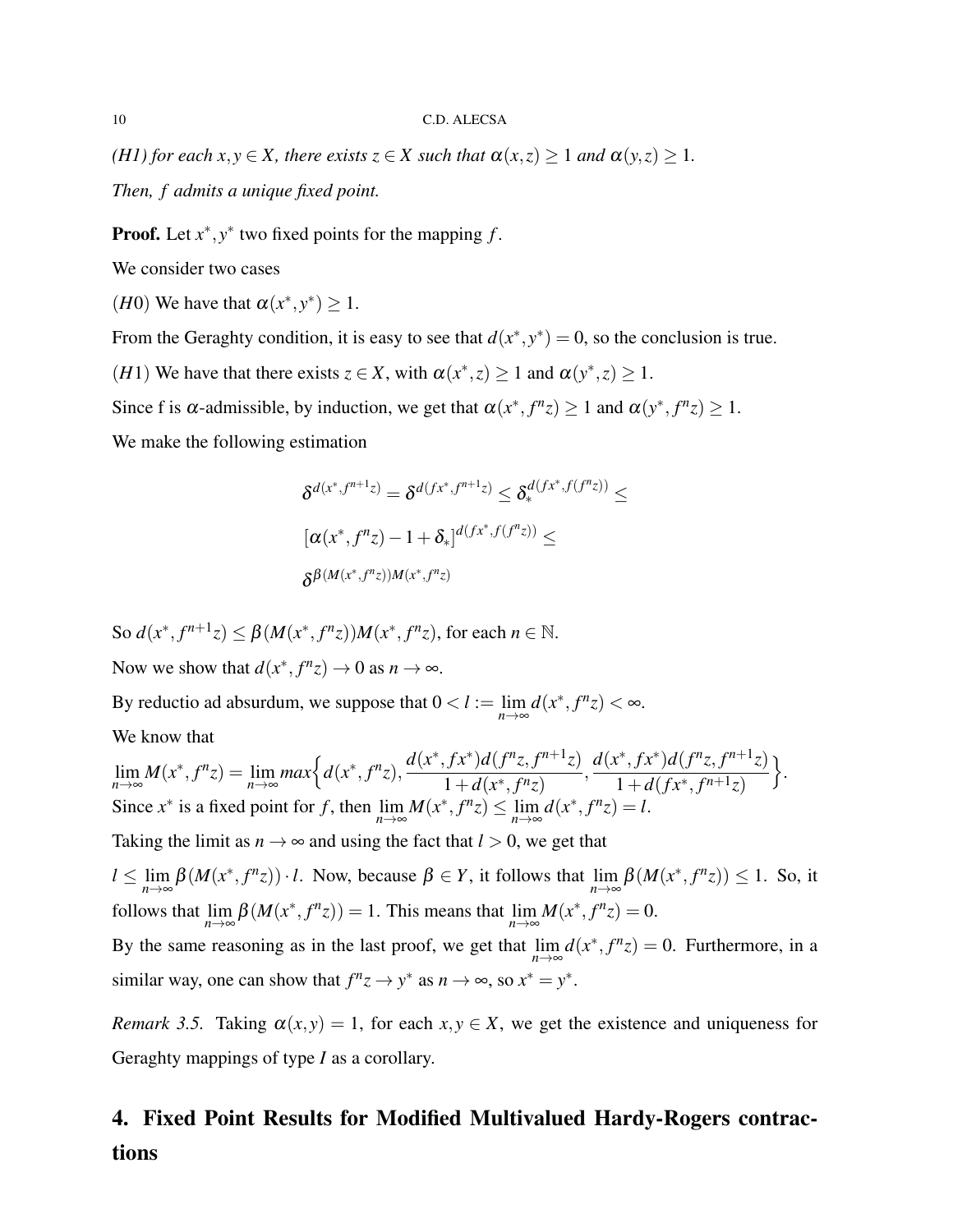In this section we introduce the concept of modified multivalued Hardy-Rogers contractions and then we present some theorems concerning the existence of a fixed point, data dependence, Ulam-Hyers stability. Also, we present a local version involving two metrics and a homotopy theorem.

The first main result of this section is a fixed point theorem for modified multivalued Hardy-Rogers contractions, regarding the existence of fixed points for these types of self-mappings.

**Theorem 4.1.** Let  $(X,d)$  be a complete metric space and  $T: X \to P_{cl}(X)$  be a multivalued *modified Hardy Rogers operator, i.e.*

$$
H(Tx,Ty) \le \alpha d(x,y) + \beta D(x,Ty) + \gamma D(y,Tx) + \delta D(y,Ty) +
$$
  

$$
\eta \frac{D(y,Ty)[1+D(x,Tx)]}{1+d(x,y)} + \lambda \frac{D(y,Ty) + D(y,Tx)}{1+D(y,Ty)D(y,Tx)} + \mu \frac{D(x,Tx)[1+D(y,Tx)]}{1+d(x,y)+D(y,Ty)},
$$

*with all the above coefficients positive.*

*If*  $\alpha + 2\beta + \eta + \mu + \lambda + \delta < 1$ , then there exists  $p \in X$ , such that  $p \in F_T$ .

**Proof.** Let's consider  $x_0 \in X$  an arbitrary point and  $q > 1$ .

Let  $x_1 \in Tx_0$ . If  $H(Tx_0, Tx_1) = 0$ , then  $Tx_0 = Tx_1$ , that means  $x_1 \in Tx_1$ , i.e.  $x_1 \in F_T$ . Let's suppose that  $H(Tx_0, Tx_1) \neq 0$ .

For  $x_1 \in Tx_0$ , we can choose  $x_2 \in Tx_1$ , such that  $d(x_1, x_2) \leq q \cdot H(Tx_0, Tx_1)$ .

This means that

$$
d(x_1,x_2) \leq q \left[ \alpha d(x_0,x_1) + \beta D(x_0,Tx_1) + \gamma D(x_1,Tx_0) + \delta D(x_1,Tx_1) + \n\eta \frac{D(x_1,Tx_1)[1+D(x_0,Tx_0)]}{1+d(x_0,x_1)} + \lambda \frac{D(x_1,Tx_1)+D(x_1,Tx_0)}{1+D(x_1,Tx_1)\cdot D(x_1,Tx_0)} + \mu \frac{D(x_0,Tx_0)[1+D(x_1,Tx_0)]}{1+d(x_0,x_1)+D(x_1,Tx_1)} \right]
$$

So, we have that

$$
d(x_1,x_2) \leq q \left[ \alpha d(x_0,x_1) + \beta d(x_0,x_2) + \gamma d(x_1,x_1) + \delta d(x_1,x_2) + \eta \frac{d(x_1,x_2)[1+d(x_0,x_1)]}{1+d(x_0,x_1)} + \frac{d(x_1,x_2)+d(x_1,x_1)}{1+D(x_1,Tx_1) \cdot D(x_1,Tx_0)} + \mu \frac{d(x_0,x_1)[1+d(x_1,x_1)]}{1+d(x_0,x_1) + D(x_1,Tx_1)} \right]
$$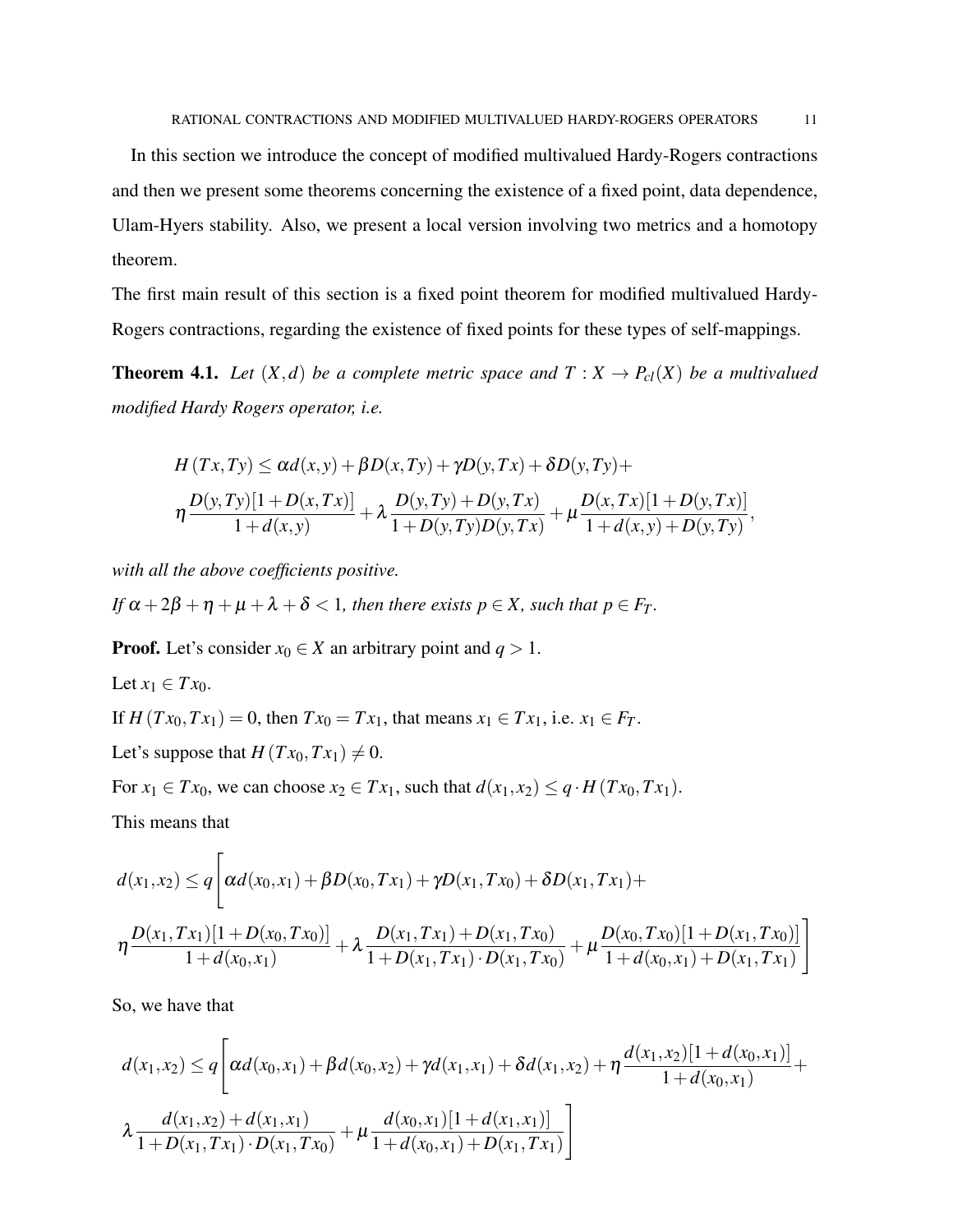Since

$$
d(x_1, x_1) = 0, \frac{d(x_1, x_2)}{1 + D(x_1, Tx_1) \cdot D(x_1, Tx_0)} \le d(x_1, x_2),
$$
  
that is  $1 + D(x_1, Tx_1) \cdot D(x_1, Tx_0) \ge 1$  and 
$$
\frac{d(x_0, x_1)}{1 + d(x_0, x_1) + D(x_1, Tx_1)} \le \frac{d(x_0, x_1)}{1 + d(x_0, x_1)} \le d(x_0, x_1),
$$
  
because  $1 + d(x_0, x_1) \ge 1$ , we get that  

$$
d(x_1, x_2) \le q [\alpha d(x_0, x_1) + \beta d(x_0, x_1) + \beta d(x_1, x_2) + \delta d(x_1, x_2) + \eta d(x_1, x_2) + \lambda d(x_1, x_2) + \mu d(x_0, x_1)].
$$

This means that

 $d(x_1, x_2) \leq q \cdot \frac{\alpha + \beta + \mu}{1 - \alpha(\beta + \beta + x)}$  $\frac{\alpha+p+\mu}{1-q(\beta+\delta+\eta+\lambda)}\cdot d(x_0,x_1).$ In a similar manner, for  $x_2 \in Tx_1$ , there exists  $x_3 \in Tx_2$  such that

$$
d(x_2,x_3) \leq q \cdot H(Tx_1,Tx_2).
$$

This means that

$$
d(x_2,x_3) \leq q \bigg[ \alpha d(x_1,x_2) + \beta D(x_1,Tx_2) + \gamma D(x_2,Tx_1) + \delta D(x_2,Tx_2) + \eta \frac{D(x_2,Tx_2)[1+D(x_1,Tx_1)]}{1+d(x_1,x_2)} + \lambda \frac{D(x_2,Tx_2) + D(x_2,Tx_1)}{1+D(x_2,Tx_2) \cdot D(x_2,Tx_1)} + \mu \frac{D(x_1,Tx_1)[1+D(x_2,Tx_1)]}{1+d(x_1,x_2) + D(x_2,Tx_2)} \bigg]
$$

So, we have that

$$
d(x_2,x_3) \leq q \bigg[ \alpha d(x_1,x_2) + \beta d(x_1,x_3) + \gamma d(x_2,x_2) + \delta d(x_2,x_3) + \eta \frac{d(x_2,x_3)[1+d(x_1,x_2)]}{1+d(x_1,x_2)} + \lambda \frac{d(x_2,x_3) + d(x_2,x_2)}{1+D(x_2,Tx_2) \cdot D(x_2,Tx_1)} + \mu \frac{d(x_1,x_2)[1+d(x_2,x_2)]}{1+d(x_1,x_2)D(x_2,Tx_2)}
$$

Like before, since

$$
d(x_2, x_2) = 0, \frac{d(x_2, x_3)}{1 + D(x_2, Tx_2) \cdot D(x_2, Tx_1)} \le d(x_2, x_3),
$$
  
that is  $1 + D(x_2, Tx_2) \cdot D(x_2, Tx_1) \ge 1$  and 
$$
\frac{d(x_1, x_2)}{1 + d(x_1, x_2) + D(x_2, Tx_2)} \le \frac{d(x_1, x_2)}{1 + d(x_1, x_2)} \le d(x_1, x_2),
$$
  
because  $1 + d(x_1, x_2) \ge 1$ , we get that

$$
d(x_2,x_3) \leq q [\alpha d(x_1,x_2) + \beta d(x_1,x_2) + \beta d(x_2,x_3) + \delta d(x_2,x_3) + \eta d(x_2,x_3) + \lambda d(x_2,x_3) + \mu d(x_1,x_2)].
$$

This means that

$$
d(x_2, x_3) \le q \frac{\alpha + \beta + \mu}{1 - q(\beta + \delta + \eta + \lambda)} \cdot d(x_1, x_2) \le \left(q \frac{\alpha + \beta + \mu}{1 - q(\beta + \delta + \eta + \lambda)}\right)^2 \cdot d(x_0, x_1)
$$
  
By induction, we infer that  $d(x_n, x_{n+1}) \le r^n d(x_0, x_1)$ , where  $r := \frac{q(\alpha + \beta + \mu)}{1 - q(\beta + \eta + \lambda + \delta)}$ .  
Since  $q > 1$  is arbitrary taken, we impose the following condition, namely  
 $r < 1$ , which means that  $q(\alpha + \beta + \mu) < 1 - q(\beta + \eta + \lambda + \delta)$ .

$$
r < 1
$$
, which means that  $q(\alpha + \beta + \mu) < 1 - q(p + \eta + \lambda + \delta)$   
Equivalently, we can take  $q < \frac{1}{\alpha + 2\beta + \mu + \eta + \lambda + \delta}$ .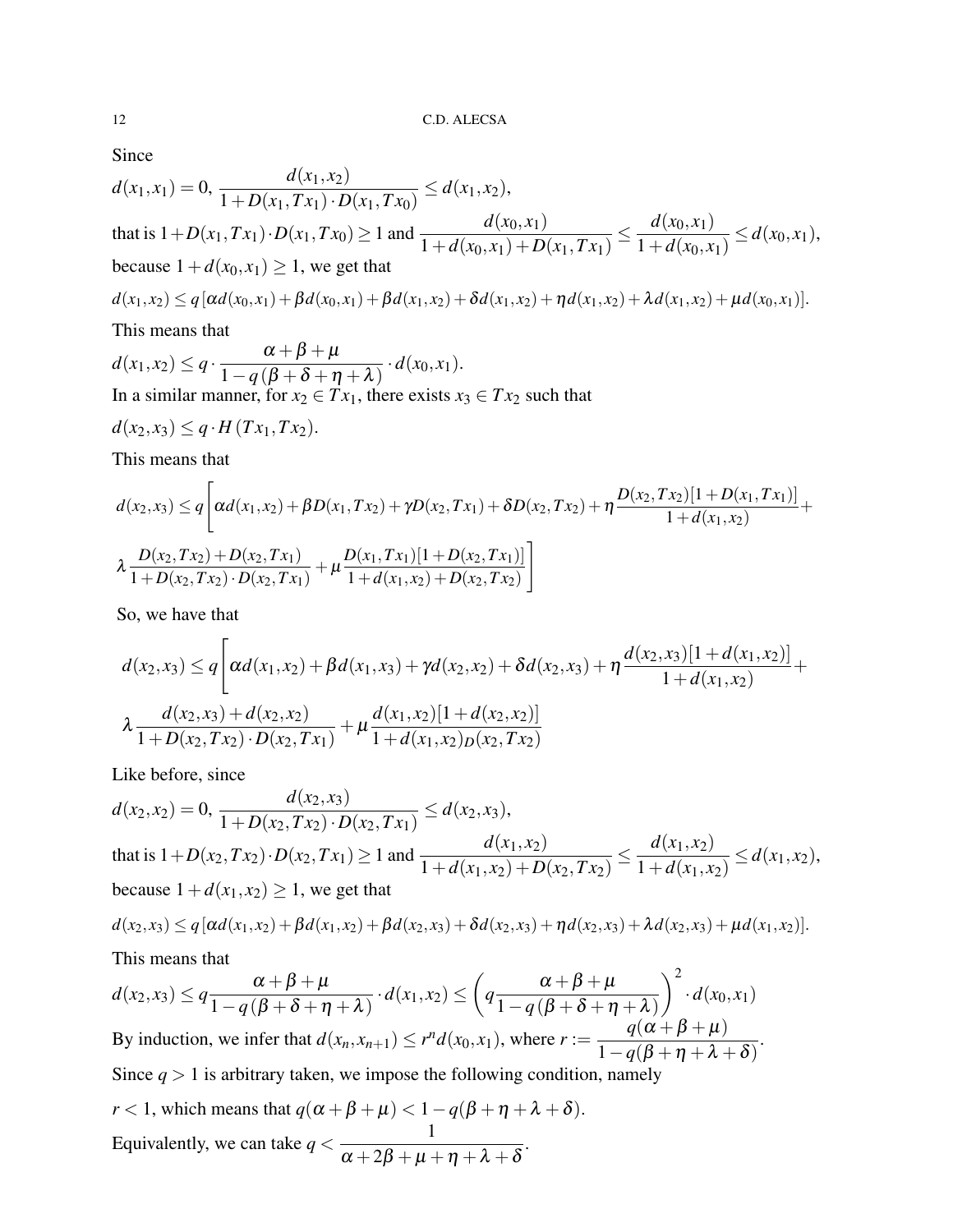In this way, we can take  $q \in$  $\sqrt{ }$  $1, \frac{1}{\sqrt{28} + 2.8 + 1}$  $\alpha+2\beta+\mu+\eta+\lambda+\delta$  $\setminus$ . From the hypotheses, we have that  $\alpha + 2\beta + \mu + \eta + \lambda + \delta < 1$ , which implies that  $1 < \frac{1}{1}$  $\alpha+2\beta+\mu+\eta+\lambda+\delta$ , so the definition for *q* is correct. For  $r \ge 0$  to take place, we need the relation  $q < \frac{1}{\sqrt{2}}$  $\beta+\eta+\lambda+\mu$ . Now, since  $q < \frac{1}{(q+1)^2 + (q+1)^2}$  $\alpha + 2\beta + \eta + \lambda + \mu + \delta$  $\leq \frac{1}{2}$  $\beta+\eta+\lambda+\mu$ , it follows that  $\alpha + \beta + \delta \geq 0,$  which is obviously true.

Now, we show that  $(x_n)_{n \in \mathbb{N}}$  is a Cauchy sequence, i.e.

$$
d(x_n, x_{n+p}) \le d(x_n, x_{n+1}) + \dots + d(x_{n+p-1}, x_{n+p}) \le
$$
  
\n
$$
(r^n + \dots + r^{n+p-1}) \cdot d(x_0, x_1) =
$$
  
\n
$$
r^n \cdot (1 + \dots + r^{p-1}) \cdot d(x_0, x_1) =
$$
  
\n
$$
r^n \cdot \frac{1 - r^p}{1 - r} \cdot d(x_0, x_1) \le r^n \cdot \frac{1}{1 - r} d(x_0, x_1).
$$

For each  $p \ge 1$ , letting  $n \to \infty$ , if follows that  $(x_n)$  is a Cauchy sequence.

Because the metric *d* is a complete, the sequence  $(x_n)$  is convergent.

Then exists  $p \in X$ , such that  $x_n \to p$ .

We now show that  $p$  is a fixed point for the operator  $T$ . We estimate

$$
D(p, Tp) = \inf_{y \in Tp} d(p, y) \le d(p, x_{n+1}) + \inf_{y \in Tp} d(x_{n+1}, y) \le
$$
  
\n
$$
d(p, x_{n+1}) + D(x_{n+1}, Tp) \le d(p, x_{n+1}) + H(Tx_n, Tp) \le
$$
  
\n
$$
d(p, x_{n+1}) + \alpha d(x_n, p) + \beta D(x_n, Tp) + \gamma D(p, Tx_n) + \delta D(p, Tp) + \eta \frac{D(p, Tp)[1 + D(x_n, Tx_n)]}{1 + d(x_n, p)} + \lambda \frac{D(p, Tp) + D(p, Tx_n)}{1 + D(p, Tp)D(p, Tx_n)} + \mu \frac{D(x_n, Tx_n)[1 + D(p, Tx_n)]}{1 + d(p, x_n) + D(p, Tp)}
$$
  
\n
$$
\implies D(p, Tp) \le d(p, x_{n+1}) + \alpha d(x_n, p) + \beta d(x_n, p) + \beta D(p, Tp) + \gamma d(p, x_{n+1}) + \delta D(p, Tp) + \eta \frac{D(p, Tp)[1 + d(x_n, x_{n+1})]}{1 + d(x_n, p)} + \lambda \frac{D(p, Tp) + d(p, x_{n+1})}{1 + D(p, Tp)D(p, Tx_n)} + \mu \frac{d(x_n, x_{n+1})(1 + d(p, x_{n+1}))}{1 + d(x_n, p) + D(p, Tp)}
$$

Now, we have used the following relations

$$
D(p, Tx_n) \le d(p, x_{n+1}), \text{ for each } n \in \mathbb{N},
$$
  
\n
$$
D(x_n, Tp) = \inf_{y \in Tp} d(x_n, y) \le d(x_n, p) + \inf_{y \in Tp} d(p, y) = d(x_n, p) + D(p, Tp),
$$
  
\n
$$
\frac{D(p, Tp) + D(p, Tx_n)}{1 + D(p, Tp)D(p, Tx_n)} \le \frac{D(p, Tp) + d(p, x_{n+1})}{1 + D(p, Tp)D(p, Tx_n)} \le D(p, Tp) + d(x_{n+1}, p),
$$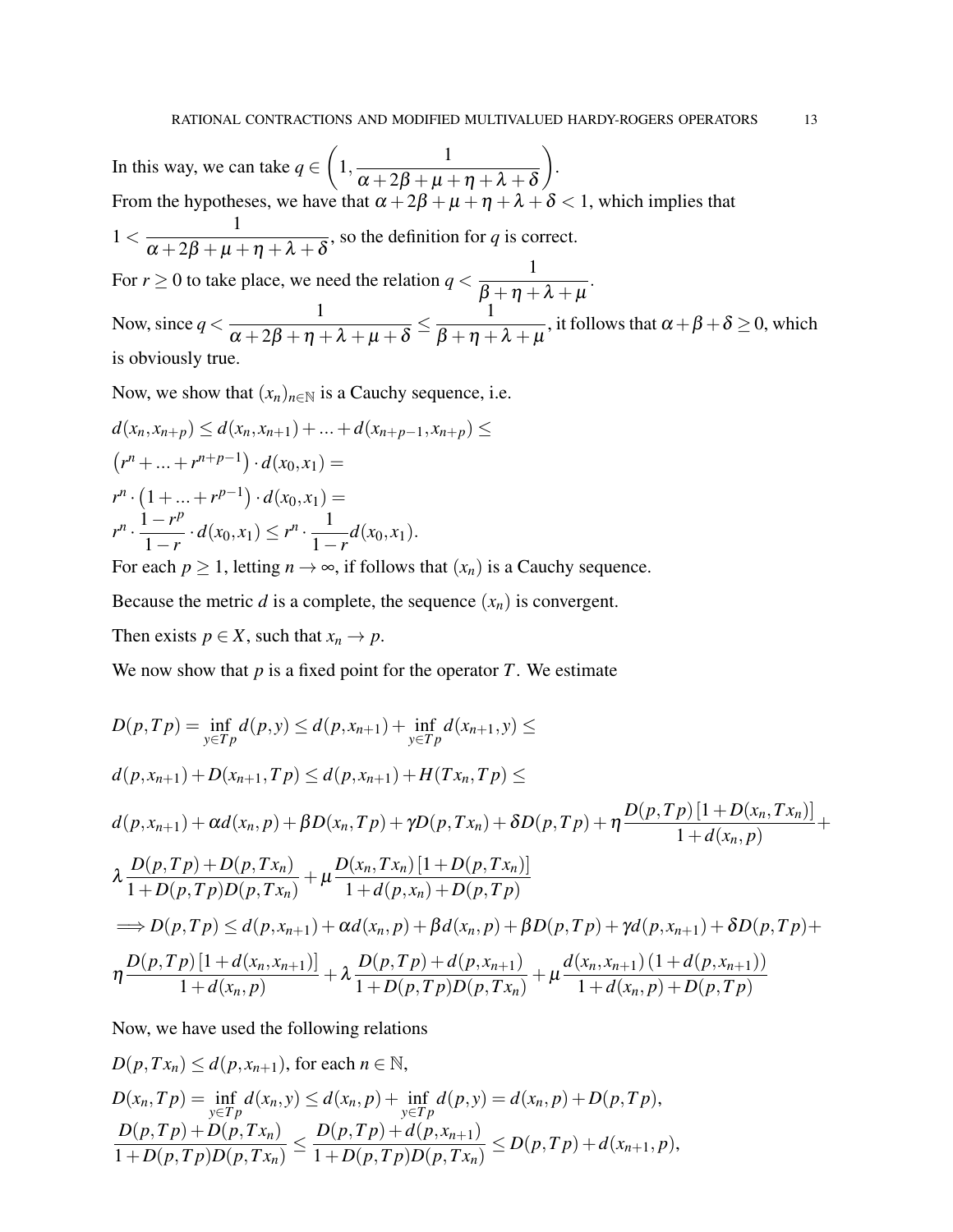*because*  $D(p, T p)D(p, Tx_n) + 1 \ge 1$ .

Letting  $n \to \infty$ , we have that

*D*(*p*,*Tp*) ≤ *βD*(*p*,*Tp*)+η*D*(*p*,*Tp*)+λ*D*(*p*,*Tp*)+δ*D*(*p*,*Tp*)+μ·0 = (β+η+λ+δ)*D*(*p*,*Tp*). It follows that  $[1-(\beta + \eta + \lambda + \delta)]D(p, T_p) \le 0$ . The inequality  $1-(\beta + \eta + \lambda + \delta) > 0$ , is satisfied since  $\beta + \eta + \lambda + \delta \le \alpha + 2\beta + \mu + \eta + \lambda + \delta < 1$ . We obtain that  $D(p, Tp) = 0$ . This means that  $p \in Tp$ , i.e.  $p \in F_T$ . We have shown that  $d(x_n, x_{n+p}) \le r^n \frac{1-r^p}{1-r^p}$  $\frac{1}{1-r}$ *d*(*x*<sub>0</sub>, *x*<sub>1</sub>). Letting  $p \to \infty$ , we have  $d(x_n, p) \leq \frac{r^n}{1-r}$  $\int \frac{1-r}{1-r} d(x_0, x_1)$ . Letting  $n = 0$  in the above inequality, we have  $d(x_0, p) \leq \frac{1}{1 - p}$  $\frac{1}{1-r}d(x_0, x_1)$ , so *T* is a MWP operator.

Now we present a theorem concerning the fact that T is a MWP operator.

**Theorem 4.2.** Let  $(X,d)$  be a complete metric space and  $T: X \to P_{cl}(X)$  be a multivalued *modified Hardy Rogers operator, i.e.*

$$
H(Tx,Ty) \le \alpha d(x,y) + \beta D(x,Ty) + \gamma D(y,Tx) + \delta D(y,Ty) +
$$
  
\n
$$
\eta \frac{D(y,Ty)[1+D(x,Tx)]}{1+d(x,y)} + \lambda \frac{D(y,Ty) + D(y,Tx)}{1+D(y,Ty)D(y,Tx)} + \mu \frac{D(x,Tx)[1+D(y,Tx)]}{1+d(x,y)+D(y,Ty)},
$$

*with all the above coefficients positive.*

*If*  $\alpha$  + 2 $\beta$  +  $\eta$  +  $\mu$  +  $\lambda$  +  $\delta$  < 1*, then the operator* T is  $\frac{1-(\beta+\eta+\lambda+\delta)}{1-(2\beta+\eta+\lambda+\delta+\gamma)}$  $1-(2\beta+\eta+\lambda+\delta+\alpha+\mu)$ −*MWP.* **Proof.** From the proof of the previous theorem, we have that  $d(x_n, x_{n+p}) \le r^n \frac{1-r^p}{1-r^p}$  $\frac{1}{1-r}d(x_0,x_1),$ with *r* defined as  $r = \frac{q(\alpha + \beta + \mu)}{1 - (q + \mu)^2}$  $\frac{q(\alpha+\beta+\mu)}{1-q(\beta+\eta+\lambda+\delta)}.$ Since the sequence  $(x_n)$  was convergent to a fixed point *p* of *T*, letting  $p \rightarrow \infty$  and then making *n* = 1, we get that  $d(x_1, p) \leq \frac{r}{1}$  $\int \frac{1}{1-r} d(x_0, x_1)$ . Using the triangular inequality, it follows that

*d*(*x*<sub>0</sub>, *p*) ≤ *d*(*x*<sub>0</sub>, *x*<sub>1</sub>) + *d*(*x*<sub>1</sub>, *p*) ≤ *d*(*x*<sub>0</sub>, *x*<sub>1</sub>) +  $\frac{r}{1-r}$ *d*(*x*<sub>0</sub>, *x*<sub>1</sub>) ≤  $\sqrt{ }$ 1+ *r* 1−*r*  $\int d(x_0, x_1) = \frac{1}{1-r} d(x_0, x_1)$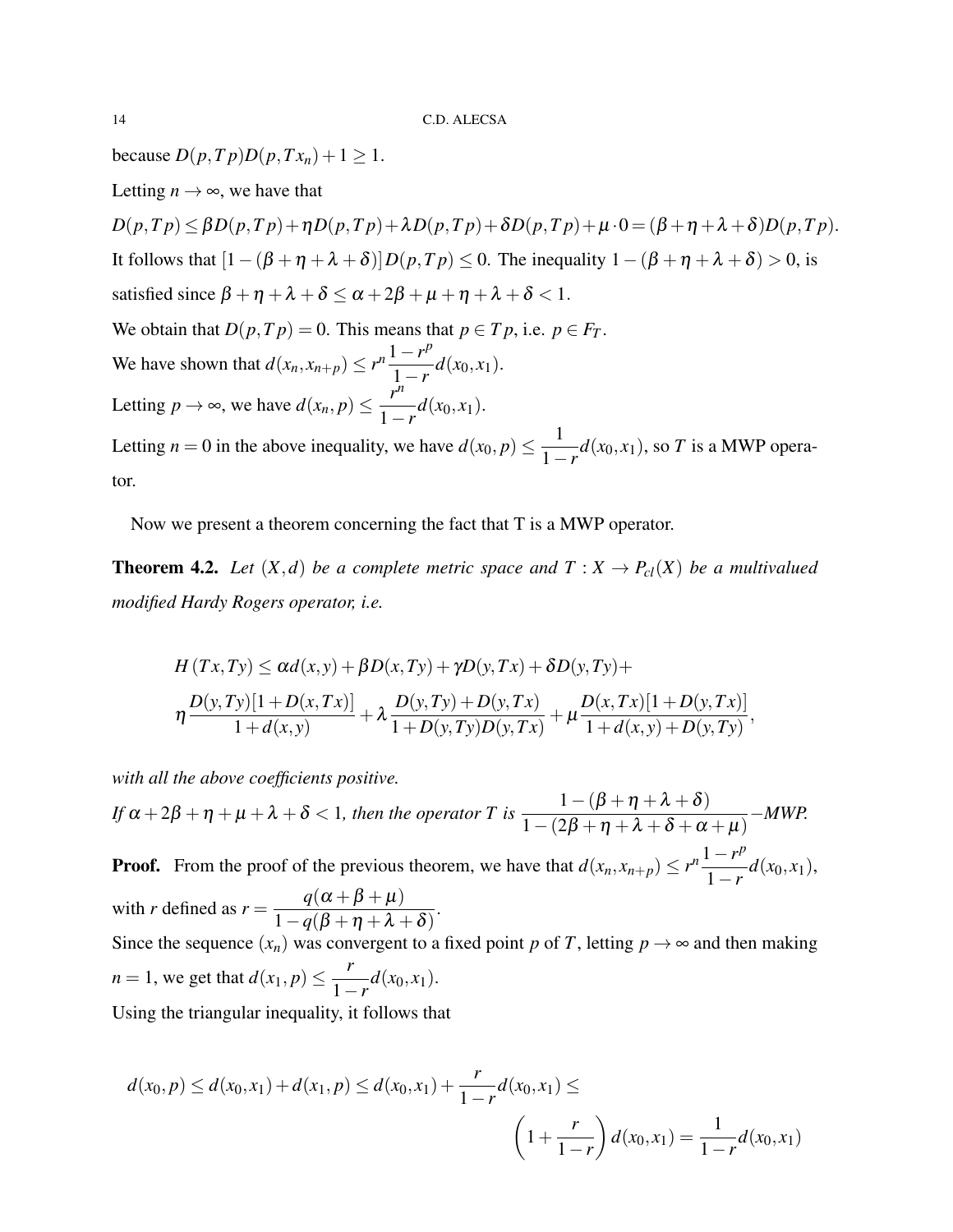From the definition of r, letting  $q \searrow 1$ , we obtain

$$
d(x_0,p) \leq \frac{1}{1-\frac{\alpha+\beta+\mu}{1-(\beta+\eta+\lambda+\delta)}}d(x_0,x_1).
$$

So  $d(x_0, p) \leq$  $1-(\beta+\eta+\lambda+\delta)$  $\frac{1}{1-(2\beta+\eta+\lambda+\delta+\alpha+\mu)}d(x_0,x_1).$ But  $\frac{1-(\beta+\eta+\lambda+\delta)}{1-(\beta+\eta+\lambda+\delta)}$  $1-(2\beta+\eta+\lambda+\delta+\alpha+\mu)$  $\geq 0$ , which is equivaluent to  $\beta + \eta + \lambda + \delta \leq 1$  and  $\alpha + \lambda$  $2\beta + \eta + \mu + \lambda + \delta < 1$ , which is valid because  $\beta + \eta + \lambda + \delta \le 2\beta + \eta + \lambda + \delta + \alpha + \mu$ , so  $\alpha + \mu > 0$ .

Finally, the conclusion holds properly.

The next two theorems which are presented are related to data dependence and Ulam-Hyers stability. For more information about this notions we remind the articles [6], [10] and [11].

**Theorem 4.3.** Let  $(X,d)$  be a complete metric space and  $T, S: X \to P_{cl}(X)$  be two multivalued *modified Hardy Rogers operators, i.e.*

$$
H(Tx,Ty) \le \alpha_T d(x,y) + \beta_T D(x,Ty) + \gamma_T D(y,Tx) + \delta_T D(y,Ty) + \eta_T \frac{D(y,Ty)[1+D(x,Tx)]}{1+d(x,y)} + \frac{D(y,Ty)+D(y,Tx)}{1+D(y,Ty)D(y,Tx)} + \mu_T \frac{D(x,Tx)[1+D(y,Tx)]}{1+d(x,y)+D(y,Ty)} \text{ and}
$$
  
\n
$$
H(Sx, Sy) \le \alpha_S d(x,y) + \beta_S D(x, Sy) + \gamma_S D(y, Sx) + \delta_S D(y, Sy) + \eta_S \frac{D(y, Sy)[1+D(x, Sx)]}{1+d(x,y)} + \lambda_S \frac{D(y, Sy) + D(y, Sx)}{1+D(y, Sy)D(y, Sx)} + \mu_S \frac{D(x, Sx)[1+D(y, Sx)]}{1+d(x,y)+D(y, Sy)},
$$

*with all the above coefficients positive.*

*Let's suppose that*  $\alpha_T + 2\beta_T + \eta_T + \lambda_T + \mu_T + \delta_T < 1$  *and*  $\alpha_S + 2\beta_S + \eta_S + \lambda_S + \mu_S + \delta_S < 1$ *. Also, suppose that there exists*  $\tau > 0$ *, such that*  $H(Sx, Tx) \leq \tau$ *, for each*  $x \in X$ *.* 

*Then*

$$
H(F_S,F_T) \leq \tau \cdot max\left\{\frac{1-(\beta_T+\eta_T+\lambda_T+\delta_T)}{1-(2\beta_T+\eta_T+\lambda_T+\delta_T+\mu_T+\alpha_T)},\frac{1-(\beta_S+\eta_S+\lambda_S+\delta_S)}{1-(2\beta_S+\eta_S+\lambda_S+\delta_S+\mu_S+\alpha_S)}\right\}.
$$

**Proof.** Let's consider  $x_0 \in F_S$ . This means that  $x_0 \in Sx_0$ .

Let  $x^* := t^\infty(x, y) \in F_T$ , i.e.  $x^* \in Tx^*$ . We denote by  $x := x_0$ .

From the proofs of the previous theorems, we remind that we have shown  $d(x,t^{\infty}(x,y)) =$  $d(x, x^*) \leq \frac{1}{1}$ 1−*r<sup>T</sup> d*(*x*, *y*),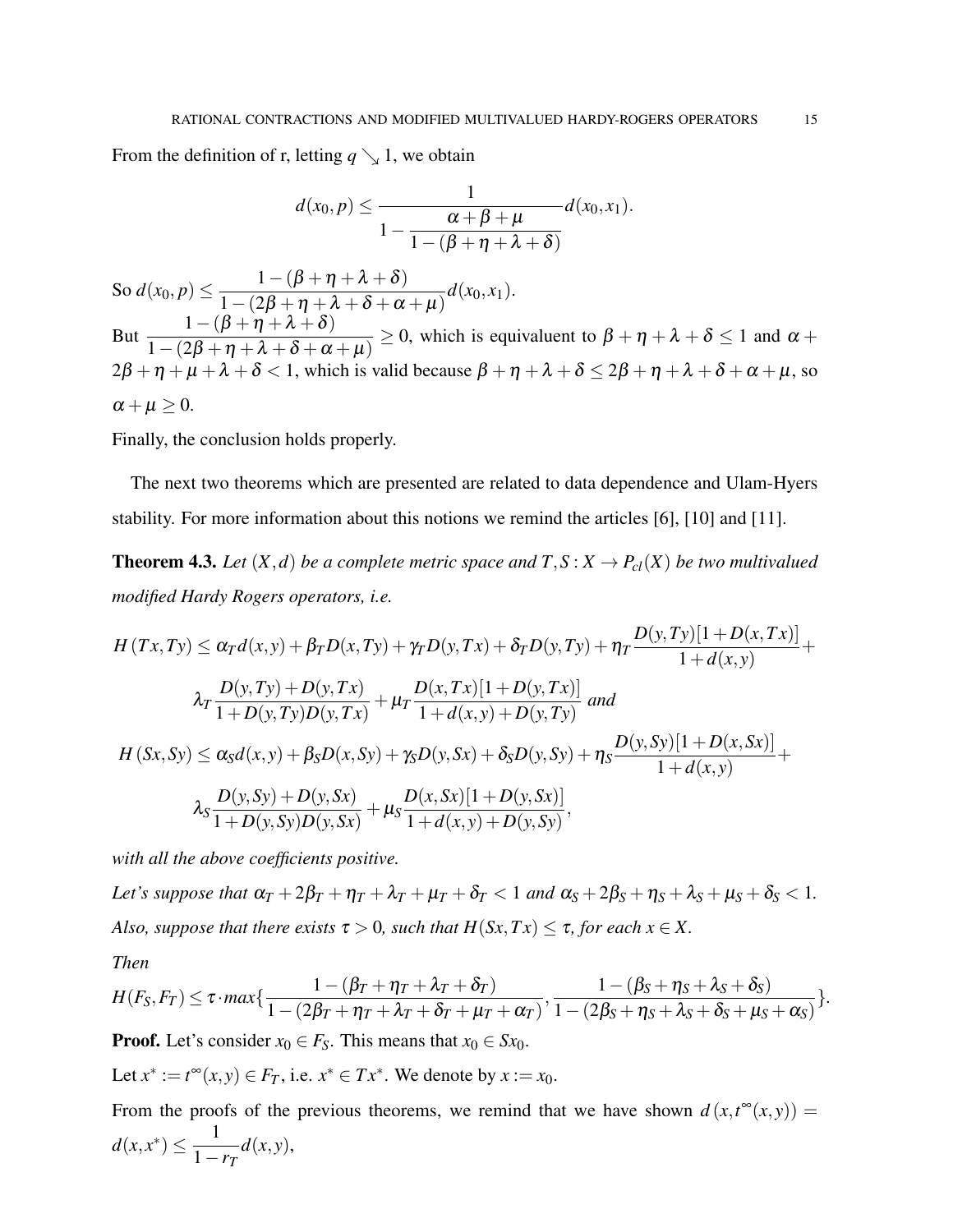where  $r_T :=$  $q(\alpha_T + \beta_T + \mu_T)$  $\frac{q(\omega_I + p_I + \mu_I)}{1-q(\beta_I + \eta_I + \lambda_I + \delta_I)}$ , with *q* arbitrary taken as in the previous proofs.  $\text{So } d(x,t^{\infty}(x,y)) \leq \frac{1}{1}$ 1−*r<sup>T</sup>*  $d(x,y) = \frac{1}{1}$  $\frac{1}{1-r_T}d(x,x_1) \leq \frac{q\tau}{1-r_T}$  $\frac{q^2}{1 - r^2}$ , with *x* := *x*<sub>0</sub> and *y* := *x*<sub>1</sub> ∈ *Tx*<sub>0</sub>. This inequality chain is obtained because for  $x = x_0$ , there exists  $y = x_1 \in Tx_0$ , such that  $d(x_0, x_1) \leq$  $qH(Sx_0, Tx_0) \leq q\tau$ .

Analogous, we have that for  $y_0 \in F_T$ , there exists  $y_1 \in Sy_0$ , such that

$$
d(y_0, t^{\infty}(y_0, y_1)) \le \frac{q\tau}{1 - r_S},
$$
  
where  $r_S := \frac{\alpha_S + \beta_S + \mu_S}{1 - (\beta_S + \eta_S + \lambda_S + \delta_S)}.$   
All the above inequalities implies that  $H(F_S, F_T) <$ 

All the above inequalities implies that  $H(F_S, F_T) \leq q\tau \cdot \max\{\frac{1}{1-\tau}\}$ 1−*r<sup>T</sup>*  $\frac{1}{1}$ 1−*r<sup>S</sup>* }. Letting  $q \searrow 1$ , we get that  $H(F_S, F_T) \leq \tau \cdot \max\{\frac{1}{1-\tau}\}$ 1−*r<sup>T</sup>*  $\frac{1}{1}$ 1−*r<sup>S</sup>* }. So, the conclusion holds.

Now, the next fixed point theorem involves Ulam-Hyers stability of the fixed point inclusion.

**Theorem 4.4.** Let  $T: X \to P_{cp}(X)$  be a multivalued modified Hardy Rogers contraction with *positive coefficients*  $(\alpha, \beta, \gamma, \delta, \eta, \lambda, \mu)$ *, with*  $\alpha + 2\beta + \eta + \lambda + \mu + \delta < 1$ *. Let*  $\varepsilon > 0$  *and*  $x \in X$ *, such that*  $D_d(x, Tx) \leq \varepsilon$ *. Then, there exists*  $x^* \in F_T$  *such that*  $d(x, x^*) \leq \varepsilon$ .  $1-(\beta+\eta+\lambda+\delta)$  $\frac{\rho + \eta + \alpha + \delta}{1 - (2\beta + \eta + \alpha + \lambda + \delta + \mu)}$ .

**Proof.** Let  $\varepsilon > 0$  and  $x \in X$ , such that  $D_d(x, Tx) \le \varepsilon$ .

Since *Tx* is compact for the above *x*, it implies that there exists  $y \in Tx$ , such that  $D(x, Tx) =$  $d(x, y) \leq \varepsilon$ .

From the previous proofs, we have that  $d(x,t^{\infty}(x,y)) \leq \frac{1}{1-t^{\frac{1}{n}}}$ 1−*r*  $d(x, y)$ , with  $y \in Tx$  considered above.

Then  $d(x, x^*) \leq \frac{\varepsilon}{1}$ 1−*r* , that is  $d(x, x^*) \leq \varepsilon$ .  $1-(\beta+\eta+\lambda+\delta)$  $\frac{\rho + \eta + \alpha + \delta}{1 - (2\beta + \eta + \alpha + \lambda + \delta + \mu)}$ . This means that the conclusion is valid under the theorem's hypotheses.

In the next two theorems and in the last corollary we present local versions involving two metrics and homotopy results with respect to modified multivalued Hardy-Rogers operators. For homotopy-type results we let the reader follow [1] and [2] and [5].

**Theorem 4.5.** *Let*  $(X,d)$  *be a complete metric space. Let*  $x_0 \in X$  *and*  $r > 0$ *.* Let  $\rho$  *be another metric on X and let T* :  $\overline{B}^d_\rho$  $P_{\rho}^{a}(x_0,r) \rightarrow P(X)$  *be a multivalued operator.*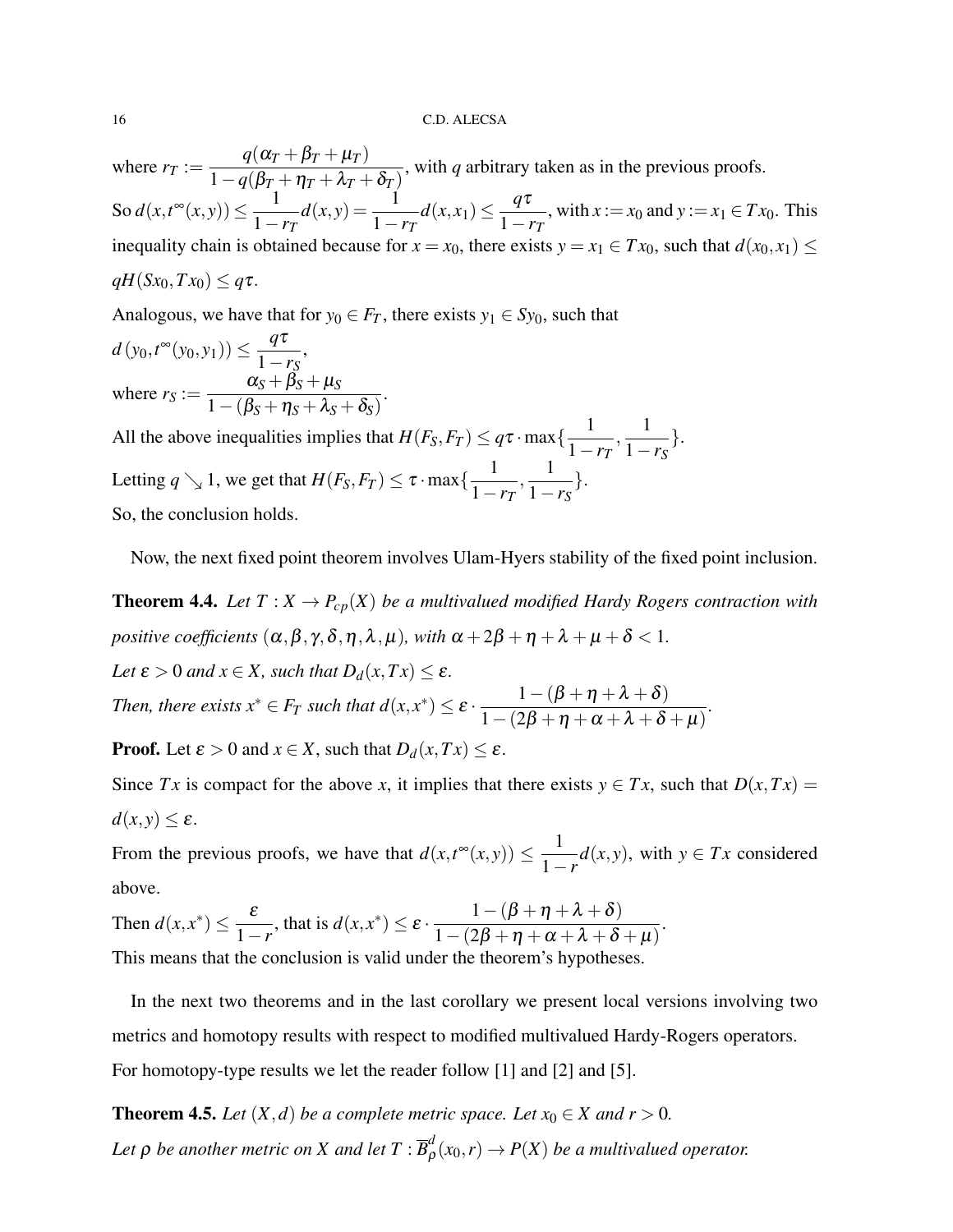*Let's suppose the following assumptions are satisfied*

*(1) there exists c* > 0 *such that*  $d(x, y) \leq c\rho(x, y)$ *, for each x, y*  $\in X$ 

*(2)* If  $d \neq \rho$ , then  $T : \overline{B}_{\rho}^d$  $\int_{\rho}^{d} (x_0, r) \rightarrow P(X^d)$  is a closed operator,

If  $d = \rho$ , then  $T$  :  $\overline{B}_d^d$  $d_{d}^{d}(x_0,r) \rightarrow P_{cl}(X^d)$ ,

*(3) for each*  $x, y \in \overline{B}_o^d$  $_{\bm \rho}^a(\mathbf{x}_0,r)$ , we have that  $T$  is a multivalued modified Hardy Rogers contraction *with respect to the metric* ρ*, i.e.*

$$
H_{\rho}(Tx, Ty) \leq \alpha \rho(x, y) + \beta D_{\rho}(x, Ty) + \gamma D_{\rho}(y, Tx) + \delta D_{\rho}(y, Ty) +
$$
  

$$
\eta \frac{D_{\rho}(y, Ty) [1 + D_{\rho}(x, Tx)]}{1 + \rho(x, y)} + \lambda \frac{D_{\rho}(y, Ty) + D_{\rho}(y, Tx)}{1 + D_{\rho}(y, Ty)D_{\rho}(y, Tx)} + \mu \frac{D_{\rho}(x, Tx) [1 + D_{\rho}(y, Tx)]}{1 + \rho(x, y) + D_{\rho}(y, Ty)}
$$

*(4)*  $D_{\rho}(x_0, Tx_0)$  <  $(1 - \theta)r$ , with  $\theta := \frac{\alpha + \beta + \mu}{1 - (\beta + \beta + r)}$  $1-(\beta+\delta+\eta+\lambda)$ ∈ [0,1)*, where all the Hardy-Rogers type coefficients are positive.*

*Then, we have that there exists*  $x^* \in \overline{B}_o^d$  $_{\rho}^{d}(x_0,r)$ *, such that*  $x^* \in Tx^*$ *.* 

**Proof.** From the hypotheses we have that  $D_{\rho}(x_0, Tx_0) < (1 - \theta)r$ .

Then, for  $x_0$  there exists  $x_1 \in Tx_0$  such that

 $\rho(x_0, x_1) < (1-\theta)r$ .

This means that  $x_1 \in \overline{B}_{\rho}^d$  $\int_{\rho}^{a} (x_0, r)$ . We have that

$$
H_{\rho}(Tx_{0},Tx_{1}) \leq \alpha \rho(x_{0},x_{1}) + \beta D_{\rho}(x_{0},Tx_{1}) + \gamma D_{\rho}(x_{1},Tx_{0}) + \delta D_{\rho}(x_{1},Tx_{1}) +
$$
\n
$$
\eta \frac{D_{\rho}(x_{1},Tx_{1}) [1 + D_{\rho}(x_{0},Tx_{0})]}{1 + \rho(x_{0},x_{1})} + \lambda \frac{D_{\rho}(x_{1},Tx_{1}) + D_{\rho}(x_{1},Tx_{0})}{1 + D_{\rho}(x_{1},Tx_{1})D_{\rho}(x_{1},Tx_{0})} + \mu \frac{D_{\rho}(x_{0},Tx_{0}) [1 + D_{\rho}(x_{1},Tx_{0})]}{1 + \rho(x_{0},x_{1}) + D_{\rho}(x_{1},Tx_{1})}
$$
\n
$$
\leq \alpha \rho(x_{0},x_{1}) + \beta \rho(x_{0},x_{1}) + \beta D_{\rho}(x_{1},Tx_{1}) + \delta D_{\rho}(x_{1},Tx_{1}) + \eta D_{\rho}(x_{1},Tx_{1}) \cdot \frac{1 + \rho(x_{0},x_{1})}{1 + \rho(x_{0},x_{1})} +
$$
\n
$$
\lambda D_{\rho}(x_{1},Tx_{1}) \cdot \frac{1}{1 + D_{\rho}(x_{1},Tx_{1})D_{\rho}(x_{1},Tx_{0})} + \mu \rho(x_{0},x_{1}) \leq
$$
\n
$$
(\alpha + \beta + \mu)\rho(x_{0},x_{1}) + (\lambda + \delta + \beta + \eta)D_{\rho}(x_{1},Tx_{1}).
$$

Then  $H_{\rho}(Tx_0, Tx_1) \leq (\alpha + \beta + \mu)\rho(x_0, x_1) + (\lambda + \delta + \beta + \eta)D_{\rho}(x_1, Tx_1).$  $\text{Since } D_{\rho}(x_1, Tx_1) \leq H_{\rho}(Tx_0, Tx_1), \text{ then } D_{\rho}(x_1, Tx_1) \leq \frac{\alpha + \beta + \mu}{1 - (\beta + \beta + \beta)}$  $\frac{\alpha+\beta+\mu}{1-(\beta+\delta+\lambda+\eta)}\rho(x_0,x_1)=\theta\rho(x_0,x_1)<$  $\theta(1-\theta)r$ . So there exists  $x_2 \in Tx_1$  such that  $\rho(x_1, x_2) < \theta(1-\theta)$  $\text{So } \rho(x_0, x_2) \leq \rho(x_1, x_2) + \rho(x_0, x_1) < \theta(1-\theta)r + (1-\theta)r = (1-\theta)(1+\theta)r = (1-\theta^2)r \leq r.$ This means that  $x_2 \in \overline{B}_{\rho}^d$  $_{\rho}^{\alpha}(x_0,r)$ .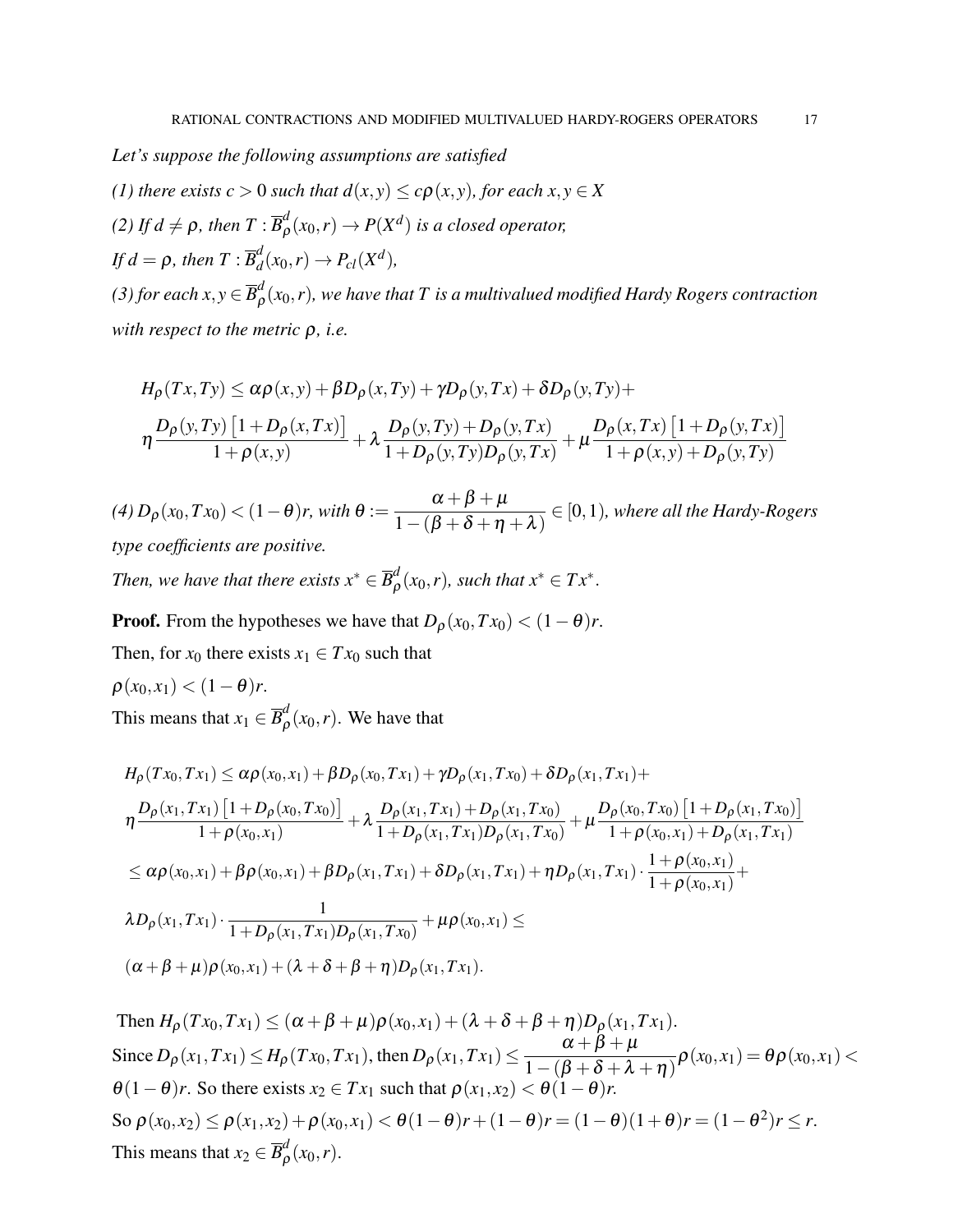In a similar manner, for  $x_1$  and  $x_2$  in  $\overline{B}^d_\rho$  $_{\rho}^{a}(x_0,r)$  we have that

$$
H_{\rho}(Tx_1, Tx_2) \leq \alpha \rho(x_1, x_2) + \beta D_{\rho}(x_1, Tx_2) + \gamma D_{\rho}(x_2, Tx_1) + \delta D_{\rho}(x_2, Tx_2) +
$$
  
\n
$$
\eta \frac{D_{\rho}(x_2, Tx_2) [1 + D_{\rho}(x_1, Tx_1)]}{1 + \rho(x_1, x_2)} + \lambda \frac{D_{\rho}(x_2, Tx_2) + D_{\rho}(x_2, Tx_1)}{1 + D_{\rho}(x_2, Tx_2)D_{\rho}(x_2, Tx_1)} + \mu \frac{D_{\rho}(x_1, Tx_1) [1 + D_{\rho}(x_2, Tx_1)]}{1 + \rho(x_1, x_2) + D_{\rho}(x_2, Tx_2)}
$$
  
\n
$$
\leq \alpha \rho(x_1, x_2) + \beta \rho(x_1, x_2) + \beta D_{\rho}(x_2, Tx_2) + \delta D_{\rho}(x_2, Tx_2) + \eta D_{\rho}(x_2, Tx_2) \cdot \frac{1 + \rho(x_1, x_2)}{1 + \rho(x_1, x_2)} +
$$
  
\n
$$
\lambda D_{\rho}(x_2, Tx_2) \cdot \frac{1}{1 + D_{\rho}(x_2, Tx_2)D_{\rho}(x_2, Tx_1)} + \mu \rho(x_1, x_2) \leq
$$
  
\n
$$
(\alpha + \beta + \mu) \rho(x_1, x_2) + (\lambda + \delta + \beta + \eta)D_{\rho}(x_2, Tx_2).
$$

Then 
$$
H_{\rho}(Tx_1, Tx_2) \leq (\alpha + \beta + \mu)\rho(x_1, x_2) + (\lambda + \delta + \beta + \eta)D_{\rho}(x_2, Tx_2).
$$
  
\nSince  $D_{\rho}(x_2, Tx_2) \leq H_{\rho}(Tx_1, Tx_2)$ , then  $D_{\rho}(x_2, Tx_2) \leq \frac{\alpha + \beta + \mu}{1 - (\beta + \delta + \lambda + \eta)}\rho(x_1, x_2) = \theta \rho(x_1, x_2) < \theta^2 (1 - \theta)r$ . So there exists  $x_3 \in Tx_2$  such that  $\rho(x_2, x_3) < \theta^2 (1 - \theta)r$ .  
\nSo, applying triangular inequality, we obtain  
\n $\rho(x_0, x_3) \leq \rho(x_0, x_2) + \rho(x_2, x_3) < (1 - \theta^2)r + \theta^2 (1 - \theta)r = (1 - \theta^3)r \leq r$ .  
\nThis means that  $x_3 \in \overline{B}_{\rho}^d(x_0, r)$ .

So, we have created a sequence  $(x_n) \subset \overline{B}_{\rho}^d$  $\int_{\rho}^{a} (x_0, r)$ , with the following properties :

(i)  $x_{n+1} \in Tx_n$ , for each  $n \in \mathbb{N}$ ,

(ii)  $\rho(x_{n-1}, x_n) \leq \theta^{n-1}(1-\theta)r$ , for each  $n \in \mathbb{N}$ ,

(iii) 
$$
\rho(x_0, x_n) \leq (1 - \theta^n)r
$$
.

It is easy to see that  $(x_n)$  is a Cauchy sequence in  $(X, \rho)$ .

Using the fact that  $d(x, y) \leq c\rho(x, y)$ , for each  $x, y \in X$ , it implies that  $(x_n)$  is a Cauchy sequence in  $(X,d)$ .

Because  $(X, d)$  is a complete metric space, there exists  $x^* \in \overline{B}_0^d$  $\frac{d}{\rho}(x_0, r)$  such that  $x_n \stackrel{d}{\to} x^*$ .

Furthermore, we have two cases to analyze.

**I** If  $d \neq \rho$ , since  $T : \overline{B}_{\rho}^d$  $P_{\rho}^{d}(x_0, r) \rightarrow P(X^d)$  is a closed operator, then  $x^* \in Tx^*$ . II If  $d = \rho$ , we have that  $D_d(x^*, Tx^*) \le d(x^*, x_{n+1}) + D_d(x_{n+1}, Tx^*) \le d(x^*, x_{n+1}) + H_d(Tx_n, Tx^*) =$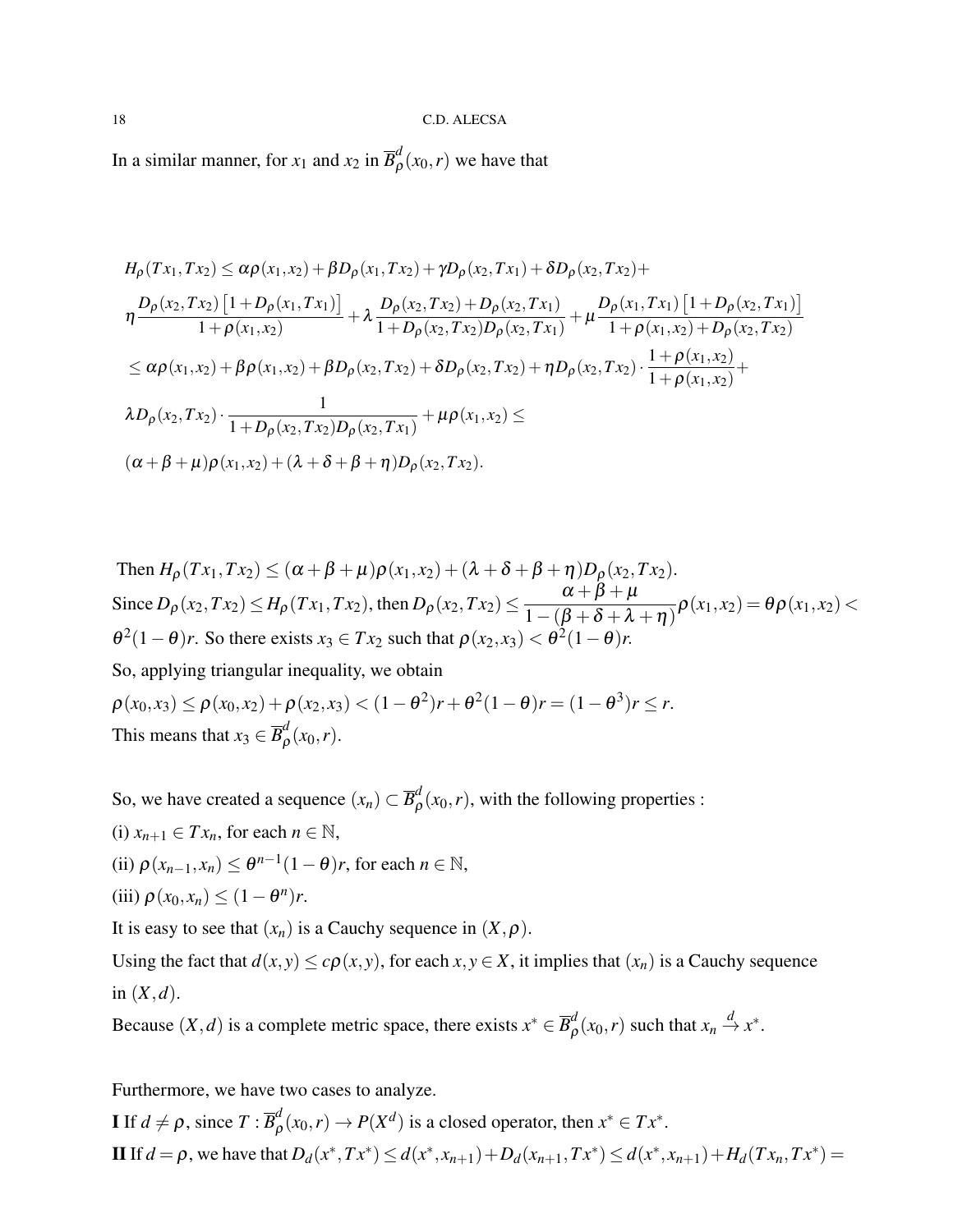$d(x^*, x_{n+1}) + H_\rho(Tx_n, Tx^*)$ . It follows that

$$
D_d(x^*, Tx^*) \leq d(x^*, x_{n+1}) + \alpha d(x_n, x^*) + \beta D_d(x_n, Tx^*) + \gamma D_d(x^*, Tx_n) + \delta D_d(x^*, Tx^*) +
$$
  
\n
$$
\eta \frac{D_d(x^*, Tx^*) [1 + D_d(x_n, Tx_n)]}{1 + d(x_n, x^*)} + \lambda \frac{D_d(x^*, Tx^*) + D_d(x^*, Tx_n)}{1 + D_d(x^*, Tx^*) \cdot D_d(x^*, Tx_n)} + \mu \frac{D_d(x_n, Tx_n) [1 + D_d(x^*, Tx_n)]}{1 + d(x_n, x^*) + D_d(x^*, Tx^*)} \leq
$$
  
\n
$$
d(x^*, x_{n+1}) + \alpha d(x_n, x^*) + \beta D_d(x_n, Tx^*) + \gamma D_d(x^*, Tx_n) + \delta D_d(x^*, Tx^*) +
$$
  
\n
$$
\eta D_d(x^*, Tx^*) [1 + d(x_n, x_{n+1})] + \lambda D_d(x^*, Tx^*) + \lambda d(x^*, x_{n+1}) + \mu d(x_n, x_{n+1}) [1 + d(x^*, x_n)].
$$

Letting  $n \to \infty$ , we get the following inequality

$$
D_d(x^*,Tx^*) \leq [\beta + \delta + \lambda + \eta] D_d(x^*,Tx^*),
$$
 i.e.  $D_d(x^*,Tx^*) (\beta + \delta + \lambda + \eta) \leq 0.$ 

Now, since  $\theta \in [0,1)$ , as in the proofs of the previous theorems, it follows that  $\beta + \delta + \eta + \lambda \leq$  $\alpha + 2\beta + \mu + \eta + \lambda + \delta < 1$ . Moreover, because  $d = \rho$  and T has closed values, we have that *x* <sup>∗</sup> ∈ *T x*<sup>∗</sup> .

Now, the last main result of this section involves a theorem regarding the homotopy of a modified multivalued Hardy-Rogers operator.

**Theorem 4.6.** *Let*  $(X,d)$  *be a complete metric space and d,*  $\rho$  *two metrics on X such that there exists*  $c > 0$ *, with*  $d(x, y) \leq c\rho(x, y)$ *, for each x, y*  $\in X$ *.* 

*Let*  $U \subset (X, \rho)$  *an open subset and*  $V \subset (X, d)$  *a closed subset of* X, *such that*  $U \subset V$ .

*Let's consider the multivalued operator*  $G: V \times [0,1] \rightarrow P(X)$ *, which satisfies the following conditions :*

*(a) x* ∉ *G*(*x*,*t*)*, for each x* ∈ *V*  $\setminus$  *U and t* ∈ [0, 1]

*(b) there exists*  $\alpha, \beta, \gamma, \delta, \lambda, \eta, \mu$  *positive coefficients with*  $\theta \in [0,1)$  *as in the previous theorem, such that for each t*  $\in$  [0, 1] *and x, y*  $\in$  *V, we have that* 

 $H_{\rho}(G(x,t),G(y,t)) \leq M_{\rho,G(\cdot,t)}(x,y)$ , where

$$
M_{\rho,G(\cdot,t)}(x,y) := \alpha \rho(x,y) + \beta D_{\rho}(x,G(y,t)) + \gamma D_{\rho}(y,G(x,t)) + \delta D_{\rho}(y,G(y,t)) +
$$
  
\n
$$
\eta \frac{D_{\rho}(y,G(y,t)) [1 + D_{\rho}(x,G(x,t))] }{1 + \rho(x,y)} + \lambda \frac{D_{\rho}(y,G(y,t)) + D_{\rho}(y,G(x,t))}{1 + D_{\rho}(y,G(y,t))D_{\rho}(y,G(x,t))} +
$$
  
\n
$$
\mu \frac{D_{\rho}(x,G(x,t)) [1 + D_{\rho}(y,G(x,t))]}{1 + \rho(x,y) + D_{\rho}(y,G(y,t))}
$$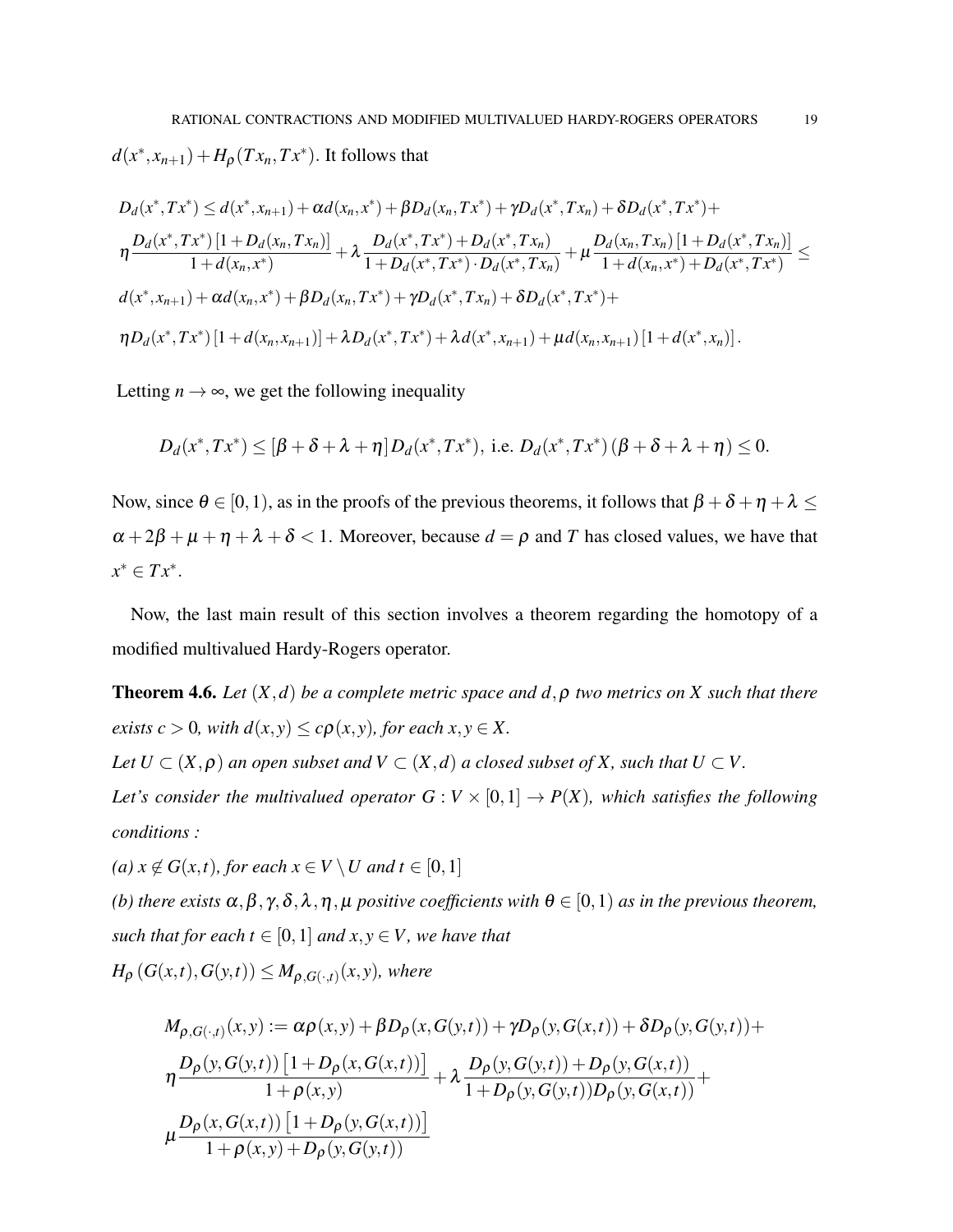*(c) there exists an increasing, continuous function*  $\phi$  :  $[0,1] \rightarrow \mathbb{R}$ *, such that* 

*H*<sub>ρ</sub> (*G*(*x*,*t*),*G*(*x*,*s*)) ≤  $|φ(t) − φ(s)|$ *, for each s*,*t* ∈ [0,1] *and x* ∈ *V* 

*(d)*  $G: V \times [0,1] \rightarrow P(X,d)$  *is a closed operator.* 

*Then, we have the following equivalence relation*

 $G(\cdot,0)$  *has a fixed point if and only if*  $G(\cdot,1)$  *has a fixed point.* 

**Proof.** Let's suppose that  $G(\cdot,0)$  has a fixed point z.

From the assumption  $(a)$ , we get that  $z \in U$ .

Let's denote  $Q := \{(t, x) \in [0, 1] \times U / x \in G(x, t)\}$ . Then *Q* is nonempty, because  $(0, z) \in Q$ .

On the set *Q*, we define a partial order relation, i.e.

 $(t, x) \le (s, y)$  if and only if  $t \le s$  and  $\rho(x, y) \le \frac{2}{1}$  $1-\theta$  $|\phi(t) - \phi(s)|$ , for each  $t, s \in [0, 1]$  and  $x, y \in U$ .

Let  $M \subset Q$ , with M being a totally ordered subset of Q.

Moreover, denote by  $t^* := \sup$ (*t*,*x*)∈*M t*. Now we define the sequence  $(t_n, x_n) \in M$ , such that  $(t_n, x_n) \le (t_{n+1}, x_{n+1})$ , with  $t_n \to t^*$ .

As in [5], we have that

 $\rho(x_n, x_m) \leq \frac{2}{1}$  $1-\theta$  $|\phi(t_m) - \phi(t_n)|$ . This implies that  $\rho(x_n, x_m) \to 0$  and therefore  $(x_n)$  is a Cauchy sequence with respect to the metric  $\rho$ .

Using the fact that  $(X, d)$  is a complete metric space and that there exists  $c > 0$ , such that for each  $x, y \in X$ ,  $d(x, y) \le c\rho(x, y)$ , we obtain that  $x_n \to x^*$ , with  $x^* \in (X, d)$ .

Since  $x_n \in G(x_n, t_n)$  and *G* is a *d*−closed operator, we have that  $x^* \in G(x^*, t^*)$ .

From assumption  $(a)$ ,  $x^* \in U$  and therefore  $(t^*, x^*) \in Q$ .

Since *M* is a totally ordered subset of Q, it follows that  $(t, x) \le (t^*, x^*)$ , for each  $(t, x) \in M$ , so  $(t^*, x^*)$  is an upper bound for *M*.

Using the well known *Zorn's Lemma*, *Q* admits a maximal element, i.e.  $(t_0, x_0) \in Q$ . Now we show that  $t_0 = 1$ .

Let's suppose the contrary, i.e. that  $t_0 < 1$ . We choose  $r > 0$  and  $t \in (t_0, 1)$  such that  $B_\rho(x_0, r) \subset$ *U*, with  $r := \frac{2}{1}$  $\frac{2}{1-\theta}|\phi(t)-\phi(t_0)|.$ Then  $D_{\rho}(x_0, G(x_0,t)) \le D_{\rho}(x_0, G(x_0,t_0)) + H_{\rho}(G(x_0,t_0), G(x_0,t)) \le$  $|\phi(t) - \phi(t_0)| + D_o(x_0, G(x_0, t_0)).$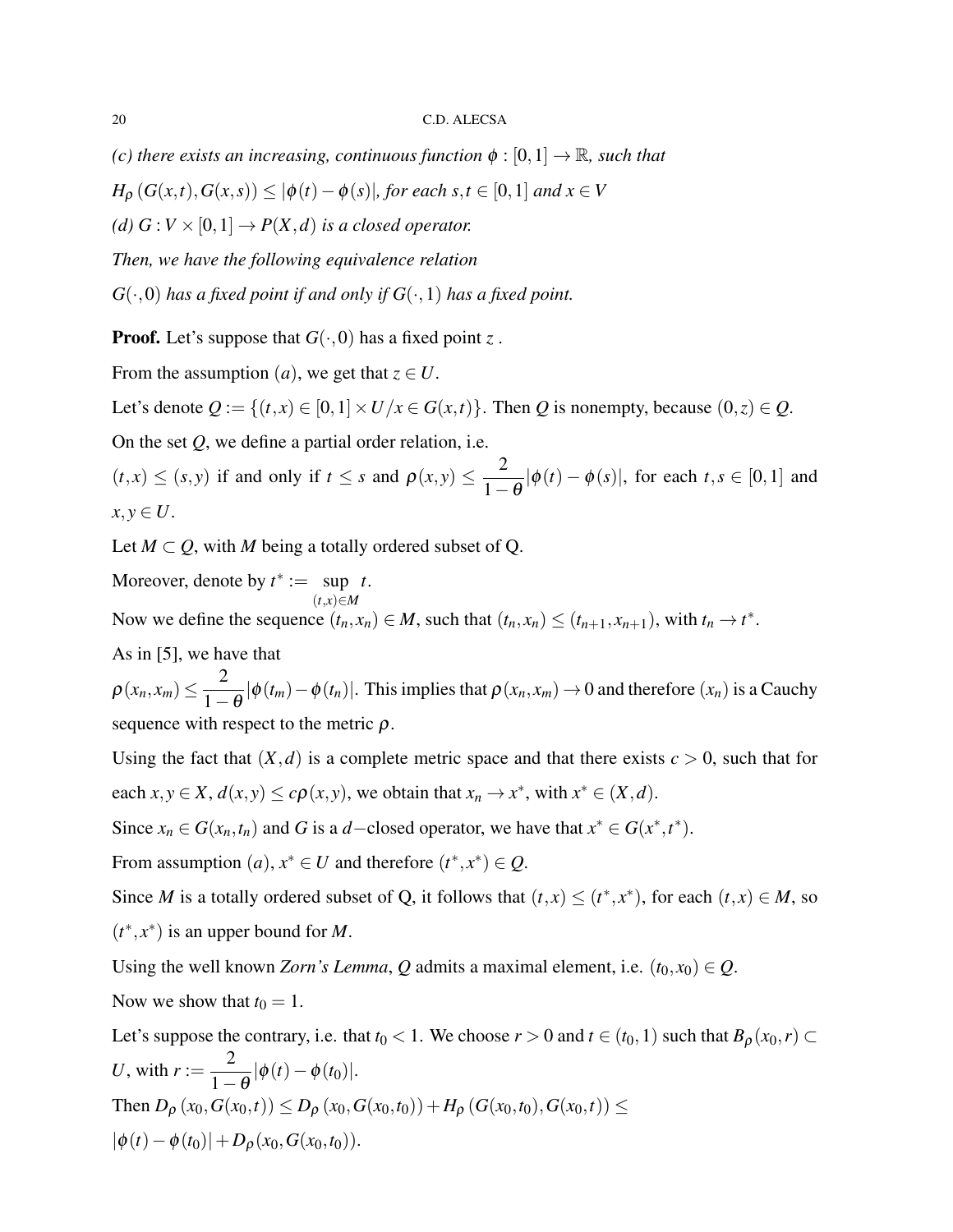Since  $(t_0, x_0) \in Q$ , it implies that  $x_0 \in G(x_0, t_0)$ , therefore  $D_\rho(x_0, G(x_0, t_0)) = 0$ .  $\text{So } D_{\rho} (x_0, G(x_0, t)) \leq |\phi(t) - \phi(t_0)| \leq \frac{(1-\theta)r}{2} < (1-\theta)r.$ But we know that  $\overline{B}_{\rho}^d$  $\frac{d}{\rho}(x_0,r) \subset V$ , so  $G : \overline{B}_{\rho}^d$  $P_{c}(x_0,r) \to P_{c}(X)$  satisfies the assumptions of the previous theorem, therefore for each  $t \in [0,1]$ , there exists  $x \in \overline{B}_\rho^d$  $\int_{\rho}^{u}(x_0,r)$  satisfying the property that *G* has a fixed point, that is  $x \in G(x,t)$ , which implies that  $(t, x) \in Q$ . But  $\rho(x_0, x) \leq \frac{2}{1}$  $\frac{2}{1-\theta}|\phi(t)-\phi(t_0)| = r$ . This means that  $(t_0, x_0) < (t, x)$ , which is a contraction. So  $t_0 = 1$ .

For the other implication, we show that  $G(\cdot,1)$  has a fixed point by swapping *t* with  $1-t$  in the first part of the proof. So, we get the desired result.

When the metric functionals *d* and  $\rho$  are identical, we have the following corollary.

**Corollary 4.7.** Let  $U \subset V \subset X$ , with  $(X,d)$  a complete metric space, *U* open and *V* closed.

Let  $G: V \times [0,1] \rightarrow P(X)$  a closed operator, satisfying the following assumptions

(a)  $x \notin G(x,t)$ , for each  $x \in V \setminus U$  and  $t \in [0,1]$ 

(b)  $G(\cdot,t)$  be a Hardy Rogers modified multivalued contraction with respect to *d*, for each  $t \in [0,1]$ 

(c)  $H_d(G(x,t), G(x,s))$  ≤  $|\phi(t) - \phi(s)|$ , for each *t*, *s* ∈ [0, 1] and for each *x* ∈ *V*, with  $\phi$  : [0, 1] → R increasing and continuous.

## Then

 $G(\cdot,0)$  has a fixed point if and only if  $G(\cdot,1)$  has a fixed point.

## Conflict of Interests

The authors declare that there is no conflict of interests.

### **REFERENCES**

- [1] C.D. Agarwal, D. O'Regan, Fixed point theory for generalized contractions on spaces with two metrics, J. Math. Anal. Appl. 248 (2000), no.2, 402-414.
- [2] C.D. Agarwal, J.H. Dshalalow, D. O'Regan, Fixed point and homotopy results for generalized contractive maps of Reich type, Appl. Anal. 82 (2003), no.4, 329-350.
- [3] M. Geraghty, On contractive mappings, Proc. Amer. Math. Soc. 40 (1973), 604-608.
- [4] P.S. Kumari, D. Panthi, Connecting various type of cyclic contractions and contractive self-mappings with Hardy-Rogers self-mappings, Fixed Point Theory Appl. 2016 (2016), Article ID 15.